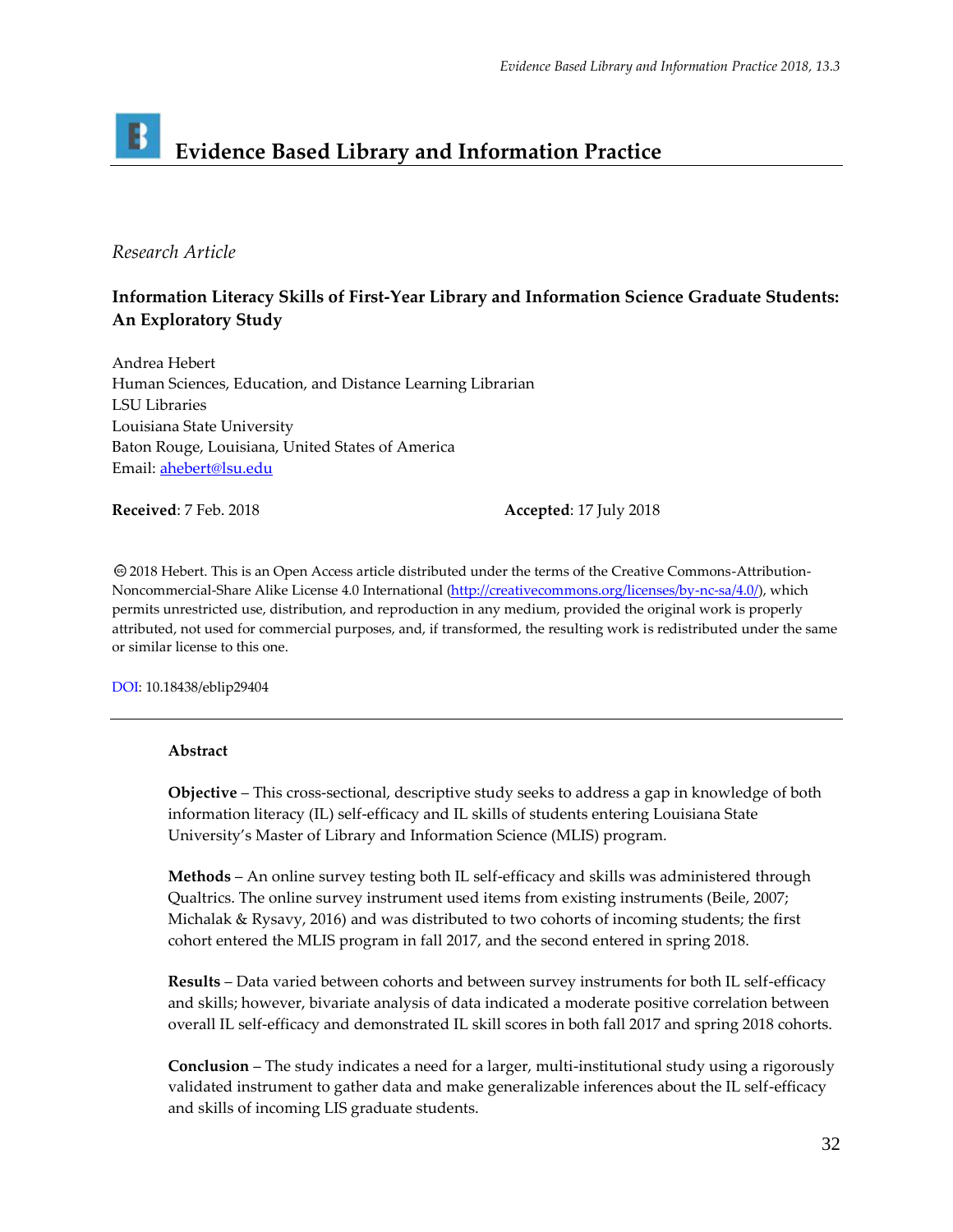#### **Introduction**

Students enrolled in U.S. library and information science (LIS) graduate programs are an understudied population in LIS literature. Most articles focus on LIS curricula and teaching methodologies. Very few published studies focus on the fundamental information literacy (IL) skill set of students entering library school. Because of this lack of data, research and instruction services librarians who work with LIS graduate students are unable to anticipate accurately these students' information needs and information literacy proficiencies, making it a challenge to provide support and instruction.

LIS students in the United States are a heterogeneous mix. LIS graduate programs pull students from a wide range of undergraduate majors (Taylor, Perry, Barton, & Spencer, 2010), and approximately 49% of students enrolled in American Library Association (ALA) accredited master's programs in the United States are 30 years of age or more (Albertson, Spetka, & Snow, 2015, Table II-8-c-2-ALA), suggesting that they are returning to academia after professional employment. The varied academic and professional backgrounds of LIS graduate students make it hard to predict what IL skills incoming students may possess. At Louisiana State University (LSU), it is not uncommon to encounter new LIS graduate students who cannot look up a book in an OPAC, cannot distinguish a citation for a journal article from that of a monograph, and who are unfamiliar with peer review, but librarians who work with LIS graduate students need more than anecdotal information about these students to serve them efficiently and effectively.

Likewise, understanding students' IL selfefficacy can guide librarians in their outreach and instruction to this population. Students with low self-efficacy need additional encouragement and guidance (Tang & Tseng, 2013). However, if students' self-efficacy is higher than their actual skill level, students may be unaware of their weaknesses and may be unlikely to seek help

(Gross & Latham, 2012). Librarians may need to promote their expertise and services more heavily not only to students with low selfefficacy but also to those students who have high levels of IL self-efficacy but lower levels of demonstrated IL skills.

#### **Literature Review**

Bandura defines perceived self-efficacy "as people's judgments of their capabilities to organize and execute courses of action required to attain designated types of performances" (1977, p. 391). People with positive self-efficacy beliefs are more likely to engage in activities that improve actual competencies, but Bandura (1986) is careful to note that misjudgments of self-efficacy (overestimating or underestimating one's talents) can cause a negative impact. People who underestimate their self-efficacy often limit themselves and underperform because of self-doubt, while those who greatly overestimate their abilities expose themselves to frustration and failure (Bandura, 1986).

Definitions of IL vary widely and continue to evolve. The Association of College and Research Libraries' *Framework for Information Literacy for Higher Education* (2016, para. 5) stresses its more conceptual aspects: "Information literacy is the set of integrated abilities encompassing the reflective discovery of information, the understanding of how information is produced and valued, and the use of information in creating new knowledge and participating ethically in communities of learning." For the purpose of this study, IL will refer to a narrower, more traditional, and concrete definition—the ability "to recognize when information is needed and . . . the ability to locate, evaluate, and use effectively the needed information" (American Library Association, 1989, para. 3).

There is a growing body of literature focused on IL self-efficacy and its relationship to demonstrated IL skills. A systematic review of literature revealed that out of 53 studies, 41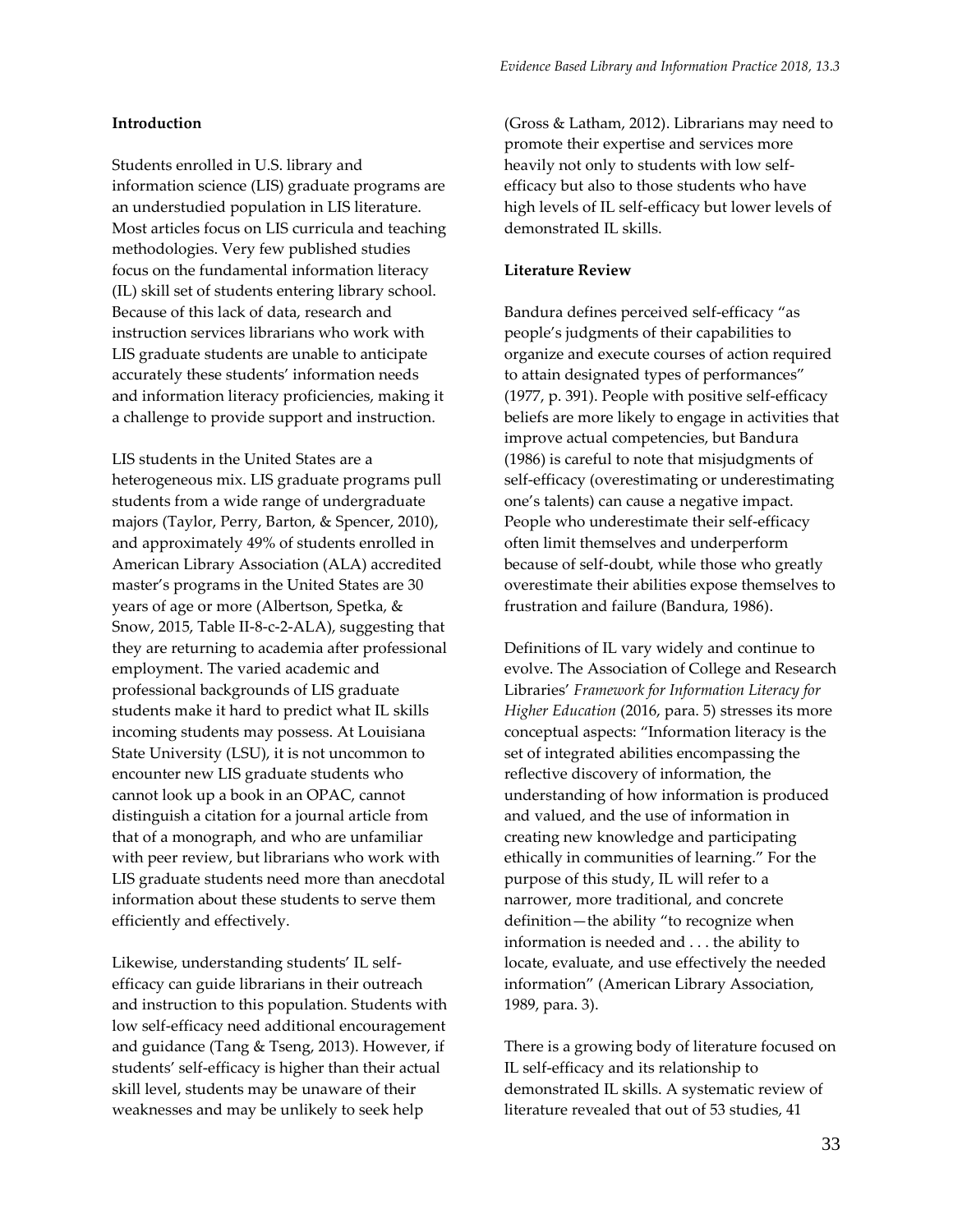clearly or partially indicated that students overestimated their IL skills (Mahmood, 2016). The review included studies dealing with high school, undergraduate, graduate, and professional students, but only 4 of the 53 studies focused solely on graduate students (Mahmood, 2016). Mahmood (2016) found that 83% of the studies focusing on undergraduates indicated that undergraduate students frequently overestimate their IL skills. The results of studies dealing with graduate students were less conclusive. Boucher, Davies, Glen, Dalziel, and Chandler (2009) noted that graduate students both under- and overestimated their skill levels, and those who rated their skills highest often had the lowest performance scores. Likewise, Jackson (2013) found that although some graduate students accurately predict their skill levels, others overestimated them; in short, there was no clear correlation. Other studies indicated a weak positive correlation (Robertson & Felicilda-Reynaldo, 2015) or mixed results (Perrett, 2004). Mahmood's (2016) review covered the years from 1986 to 2015, but in two recent articles, international graduate students in business were found to overestimate their IL skills (Michalak & Rysavy, 2016; Michalak, Rysavy, & Wessel, 2017).

These contradictory findings echo the conflicting research about graduate student IL as a whole. Some librarians believe that graduate students' need for IL instruction exceeds that of undergraduates because of the intensive research required by many graduate programs (Crosetto, Wilkenfeld, & Runnestrand, 2007). Catalano's (2010) research indicates that graduate students are generally able to evaluate information but lack advanced search skills; other research indicates that graduate students actually have sophisticated IL skills (Green, 2010). A study asking graduate students to rate their feelings of engagement, affirmation, and puzzlement during an information literacy instruction session revealed conflicting responses, pointing to a wide range of abilities and competencies among graduate students

(Saunders, Severyn, Freundlich, Piroli, & Shaw-Munderback, 2016). Even when graduate students are aware that they need research help, they are hesitant to approach librarians (Harrington, 2009; Sadler & Given, 2007).

Few articles address LIS graduate students' IL self-efficacy or IL skills, but there is a suggestion that LIS graduate students have high IL selfefficacy but lower than expected performance. Several studies point to LIS students having positive IL self-efficacy (Kurbanoglu, 2003; Pinto, Fernandez-Ramos, Sanchez, & Meneses, 2013; Saunders et al., 2015). Kurbanoglu's (2003) study of undergraduates enrolled in an Information Management program (Hacettepe University, Ankara, Turkey) suggests that although there is a slight increase in IL selfefficacy between students' first and second years, there is little gain in succeeding years. Although Kurbanoglu's (2003) study is valuable, it is not longitudinal—different students were tested over the course of four years. The differences in self-efficacy for each program year could be due to the group of students tested instead of an actual increase in self-efficacy. There is evidence that LIS graduate students have limited IL skills, including difficulty formulating Boolean search queries (Conway, 2011; Islam & Tsuji, 2010). In fact, a study of students entering Curtin University's (Perth, Australia) Information Studies graduate program found that "33% of postgraduates were unable to identify a citation as indicating a journal article; 59% were unable to select the best method of searching for a specific journal article; 48% were unaware of how to find a book chapter using a library catalogue; and 33% were unable to identify the Boolean operator 'AND' as a means to narrow a search" (Conway, 2011, pp. 130–131).

A study of LIS students in 18 countries revealed that although students were confident in their search skills, the students' self-reported information behaviors and attitudes raised "some concerns as to whether LIS students are moving beyond the general population in their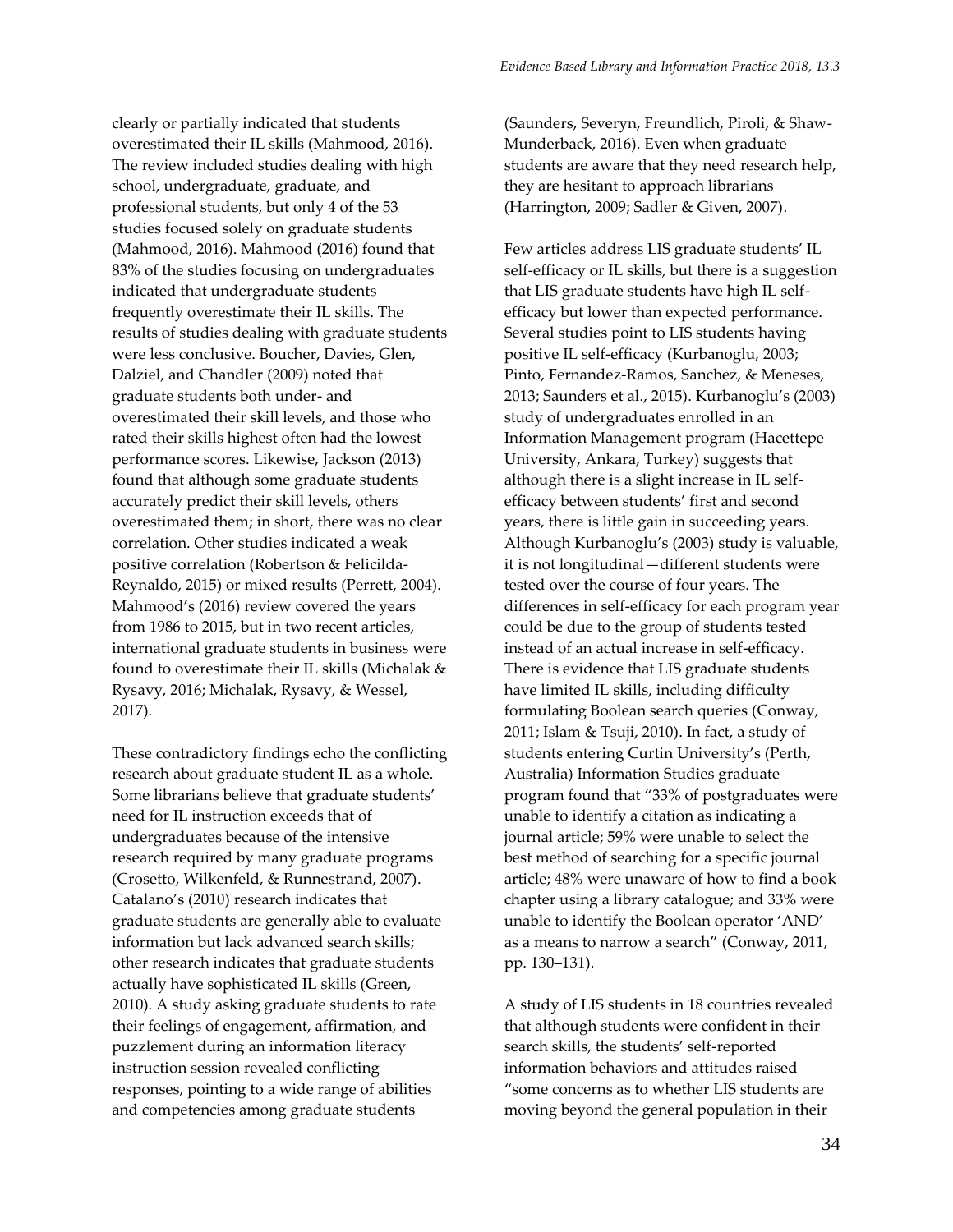location, search, evaluation, and use of resources" (Saunders et al., 2015, p. S94). Doctoral students enrolled in information science programs in Spain, Cuba, and Mexico generally ranked their IL knowledge as high, but the authors of the study commented, "Although the results of the self-assessments are encouraging, the authors of this article, as a result of their extensive experience in training doctoral students and directing doctoral dissertations, believe that the real world reality is not, however, as encouraging" (Pinto, Fernandez-Ramos, Sanchez, & Meneses, 2013, p. 151). Although this discrepancy has been noted, there are no direct measurements to confirm it.

## **Aims**

This paper describes an exploratory study to address this gap in knowledge by gathering data to answer the following questions:

- 1. What level of information literacy selfefficacy do first-year MLIS students have?
- 2. What information literacy skills do firstyear MLIS students demonstrate?
- 3. Is there a relationship between first-year MLIS students' perceived and demonstrated information literacy skills?

## **Methods**

The study used an online survey to determine first-semester MLIS students' levels of selfefficacy and to test their IL skills. Each IL skill was keyed to a self-efficacy belief, allowing the author to compare discrete beliefs and skills. The author submitted an application for exemption to LSU's Institutional Review Board (IRB) to use the survey in fall 2017. The IRB chair reviewed the application for this project (LSU IRB# E10534) and determined that the project did not require a formal review.

The author repeated the study in spring 2018 for additional data collection using a different instrument and a streamlined distribution method. The librarian submitted another IRB exemption application, which reflected the use of a new instrument, the change in distribution method, and an updated consent script. The IRB exemption was granted (LSU IRB# E10817).

## *Study Population and Sampling Design*

The study included students entering the MLIS degree program at LSU's School of Library and Information Science (SLIS). Participants had to be enrolled in their first semester of the MLIS degree program and could have no more than 3 graduate-level credits in LIS.

#### *Fall 2017*

In fall 2017, 42 students eligible for the study entered the MLIS program at LSU (B. Antie, personal communication, Sept. 5, 2017); because the study population was small  $(N = 42)$ , the author used a census survey instead of a sample survey. The study relied on a voluntary response, but the director of the SLIS program encouraged students to complete the survey. Respondents who completed the survey received an Amazon.com eGift code worth \$5.00 as an incentive after the survey closed; the incentives were funded by LSU Libraries.

Qualtrics recorded 61 survey attempts. The author determined that of the 61 responses, 35 were from students who met the inclusion criteria. Data from ineligible students were deleted. Of the 35 responses from students who met inclusion criteria, 3 respondents to the survey took the survey twice. In these cases, the author deduped the responses using the following criteria:

- 1. Retain the attempt that is most complete (fewest skipped questions).
- 2. If both attempts are complete, keep the first attempt and delete the second.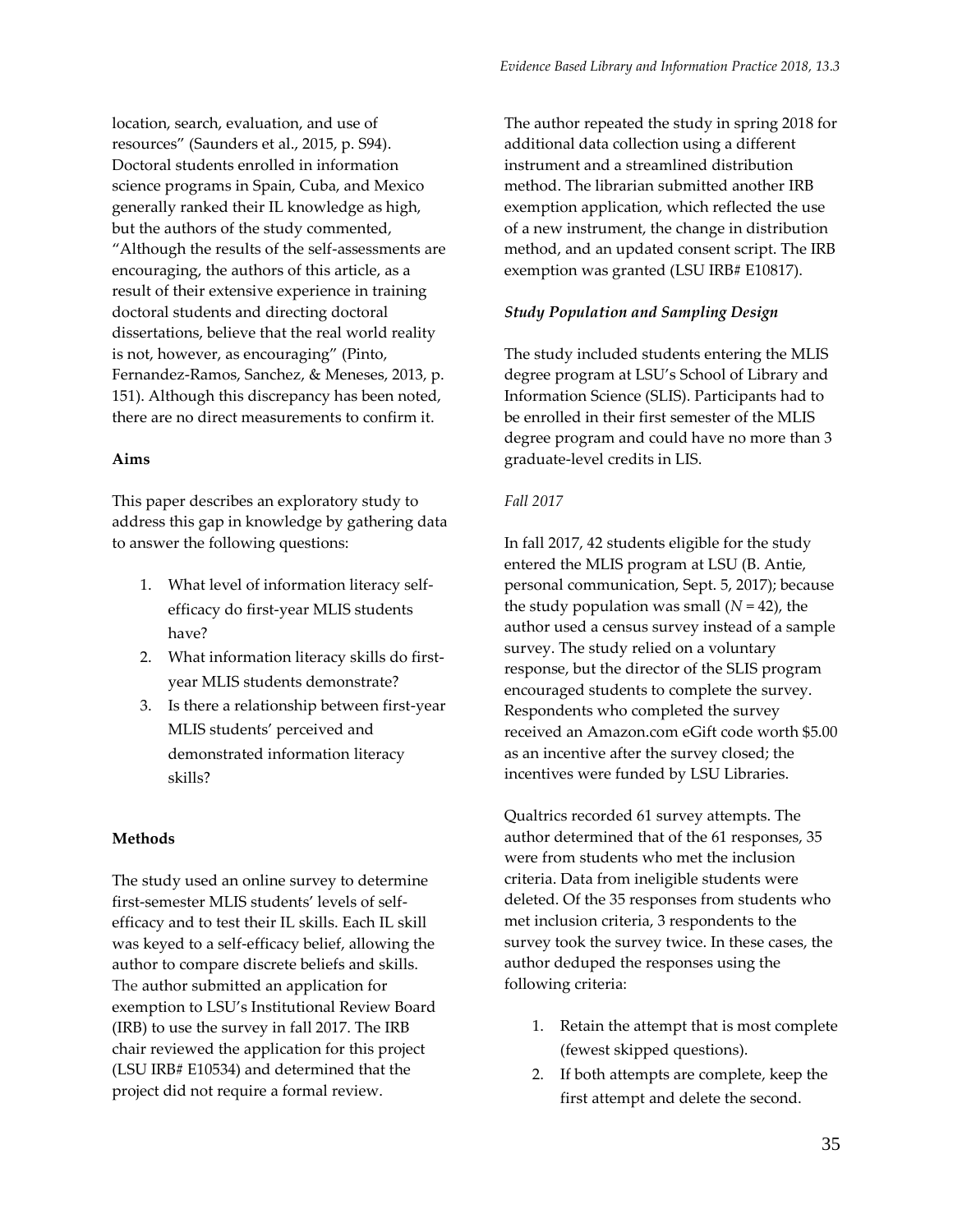This left 32 valid responses—32 out of 42 eligible students responded to the survey for a response rate of 76%.

# *Spring 2018*

The spring 2018 study used the same inclusion and exclusion criterion as the fall 2017 study. On the first day of classes (January 10, 2018), the author obtained a list of the 30 incoming MLIS students and their university email addresses from the Office of the University Registrar (B. Antie, personal communication, January 10, 2018). The study once again used a census survey. The study relied on a voluntary response and no incentive was offered for participating in the survey. Qualtrics recorded 23 survey attempts; 22 students indicated that they met the inclusion criteria, and 3 attempts were incomplete. After data from the ineligible student and from incomplete surveys were deleted, 19 valid responses were left for a response rate of 65.5%.

# *Study Design*

The survey was created in Qualtrics, a Webbased survey platform. Five graduate assistants at LSU Libraries took the survey to ensure the survey's functionality and provide an estimated completion time.

On the first day of the fall 2017 semester (August 21, 2017), SLIS's Administrative Coordinator of Academic Services emailed a link to the survey along with a short introduction explaining the purpose of the study. There were three reminders for participation after the initial survey distribution on August 21 with the survey closing on September 6.

The spring 2018 survey was distributed on January 11, 2018, to newly enrolled SLIS MLIS students  $(N = 30)$  to their university email addresses using Qualtrics. The author sent email reminders through Qualtrics. The survey closed on January 25, 2018.

# *Data Collection Instruments*

Respondent data were collected through Qualtrics. A statement containing information required by LSU's IRB prefaced both surveys.

*Evidence Based Library and Information Practice 2018, 13.3*

# *Fall 2017*

In fall 2017, the instrument consisted of 4 questions to measure IL self-efficacy, 18 questions to measure specific IL skills, and 5 demographic questions. The author gained permission to use questions 2, 3, 4, and 6 of Michalak and Rysavy's (2016) Students' Perceptions of Their Information Literacy Skills Questionnaire (SPIL-Q) (M. Rysavy, personal communication, June 16, 2017). SPIL-Q measures perceived IL self-efficacy with a 5 point Likert scale. Although there are other wellknown and validated IL self-efficacy instruments, in particular Kurbanoglu, Akkoyunlu, and Umay's Information Literacy Self-Efficacy Scale (ILSES) (2006), SPIL-Q allows users to rate their self-efficacy with just six questions, allowing the author to keep the survey brief. Questions 2, 3, 4, and 6 measure locating information, accessing information, evaluating information, and citing, respectively. This modified SPIL-Q will be referred to as M-SPIL-Q for clarity in this paper.

The author adapted questions from the Information Literacy Assessment for Education (ILAS-ED) to measure IL skills. ILAS-ED, also known as B-TILED (Beile, 2007), assesses basic IL skills with multiple-choice questions. During ILAS-ED's development, the instrument demonstrated reasonable reliability and validity (Beile, 2005, 2007). It is freely available and has been used in several IL studies (Alfonzo & Batson, 2014; Batarelo Kokić & Novosel, 2014; Cannon, 2007; Catalano & Phillips, 2016; Jesse, 2012; Magliaro, 2011; Robertson & Felicilda-Reynaldo, 2015; Tewell & Angell, 2015). Although the instrument was developed in 2005, the terminology used in the questions is still current.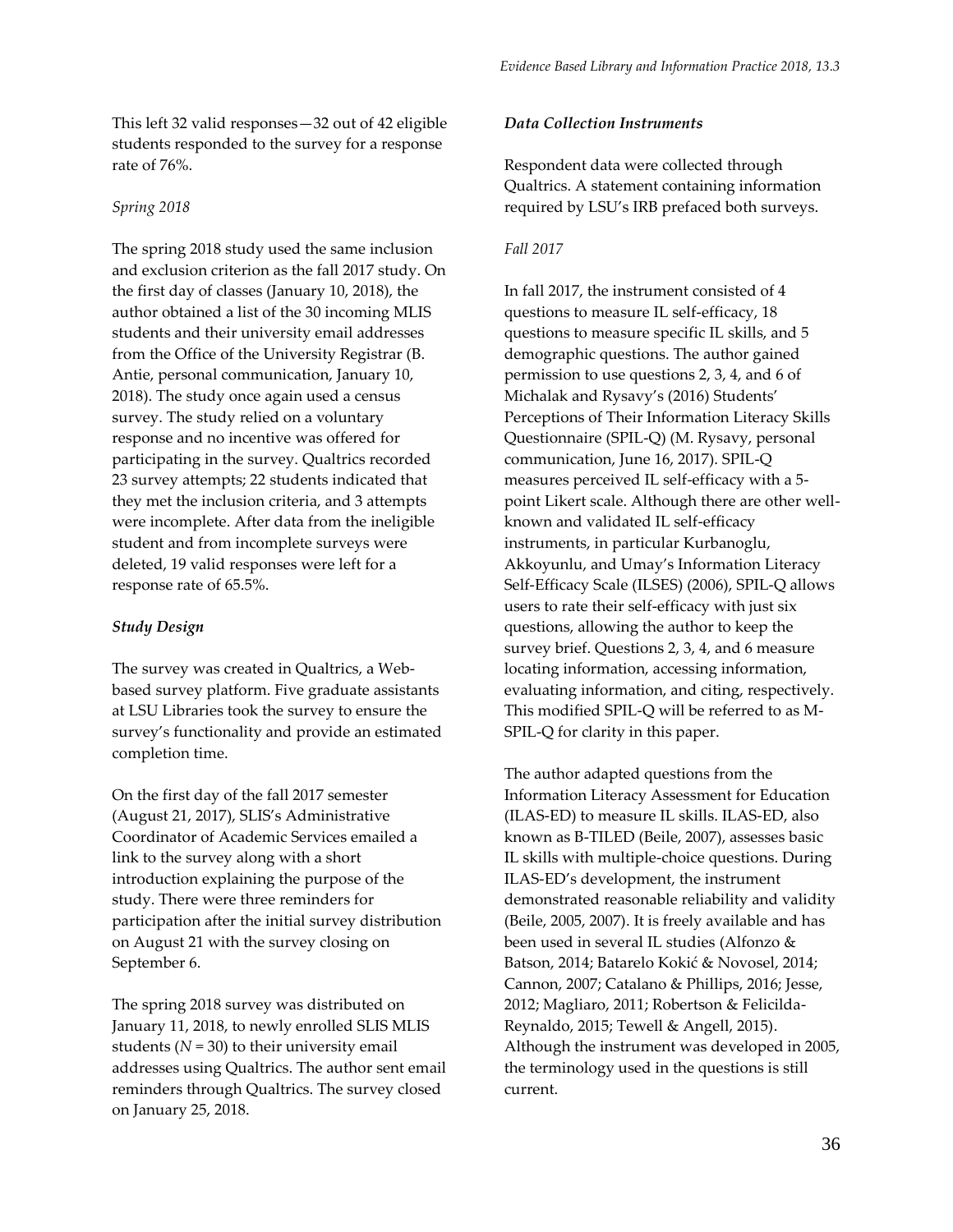ILAS-ED consists of 35 questions. Questions 1 and 2 deal with general self-efficacy, questions 3 through 6 deal with students' library instruction history, questions 7 through 28 test IL skills, and questions 29 through 35 collect demographic data. For the purpose of this study, the author excluded questions 1 and 2 because self-efficacy was measured with more granularity by M-SPIL-Q. Question 3 was omitted as irrelevant to SLIS's online students because it dealt with attending "a tour or physical orientation of the library" (Beile, 2007, p. 19). The study also omitted questions 4 through 6, which concerned receiving instruction in the library, in the classroom, and one-on-one; without contextual information about how long ago the instruction took place, by whom or at which institution the instruction was given, or what the instruction covered, this data would provide limited insight about the impact of the instruction on IL selfefficacy or skills.

Demographic data about age, ethnicity/race, and gender was collected with the intent to identify patterns (see Appendix A for demographic questions), but preliminary analysis of data about age, gender, and race/ethnicity provided little insight. The survey also solicited information about the highest degree obtained and the number of years since respondents received their most recent degree. The results section details the collected demographic data.

Because ILAS-ED was designed for students in education programs, some of the original ILAS-ED questions were modified for use with LIS students with the consent of ILAS-ED's author (P. Beile, personal communication, June 20, 2017). (Appendix B presents the modified questions along with the corresponding ILAS-ED question number.) The modified form of the ILAS-ED will be referred to as M-ILAS-ED.

#### *Spring 2018*

Although the data from the M-SPIL-Q and M-ILAS-ED instruments gave the author valuable insights, the fall 2017 assessment measured some aspects of IL with multiple questions, while others were measured with only a few; for example, seven questions were used to assess the ability of students to access information, but only two questions were used to assess students' citation skills (see Table 1).

When the study was repeated for additional data collection in spring 2018, the author chose to use Michalak and Rysavy's (2016) unmodified SPIL-Q to measure self-efficacy and their Information Literacy Assessment (ILA) instrument to measure IL skills. Michalak and Rysavy granted the author permission (R. Michalak, personal communication, Dec. 7, 2017) to use the unmodified SPIL-Q instrument and a minimally modified version of their ILA instrument (2016). The SPIL-Q and ILA instruments were developed together, so each question on the ILA corresponds to a SPIL-Q item, and each IL skill was measured by the same number of questions.

There were only two modifications to the ILA instrument. Module 1, question 5 was modified to reflect LSU's name and library's name. Module 2, question 8 was changed from "Materials in the Hirons Library are organized . . ." to "Materials in most major university libraries in the United States are organized . . ." to make the question applicable to U.S. universities in general. The survey used the same demographic questions used in the fall 2017 study; the results section reports the collected demographic data.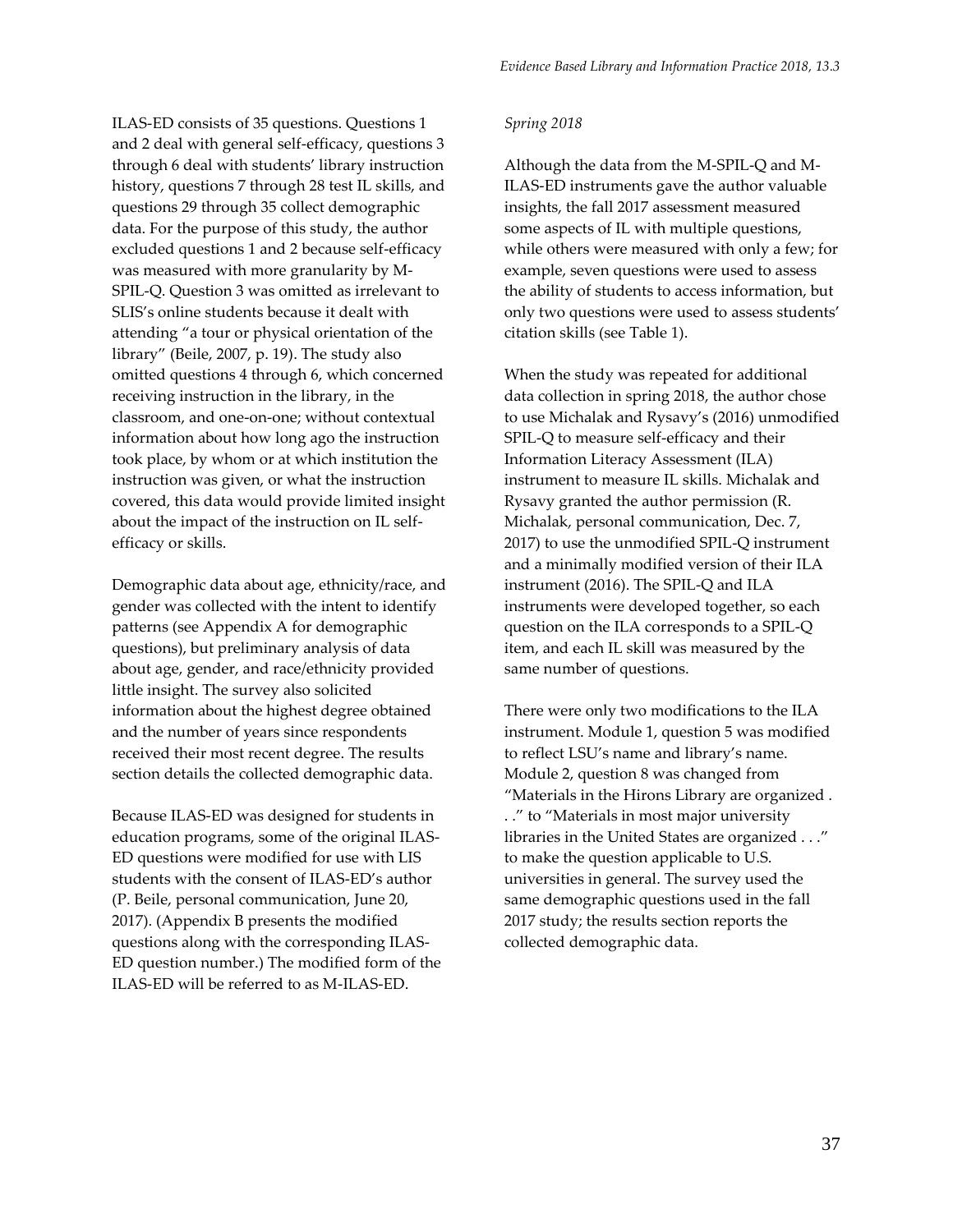| Tan 2017 TO OCH BRITCHLY DURING INCREDI IN THE ID TO QUESTIONS |                                                                   |  |  |  |
|----------------------------------------------------------------|-------------------------------------------------------------------|--|--|--|
|                                                                | M-SPIL-Q Self-Efficacy Belief   Corresponding M-ILAS-ED Questions |  |  |  |
| Locating Information                                           | Questions 8, 9, 10, 12, 20                                        |  |  |  |
| Accessing Information                                          | Questions 11, 13, 14, 15, 16, 17, 18                              |  |  |  |
| <b>Evaluating Information</b>                                  | Questions 7, 19, 21, 23                                           |  |  |  |
| Citing                                                         | Questions 24, 25                                                  |  |  |  |

Table 1 Fall 2017 IL Self-Efficacy Beliefs Keyed to M-ILAS-ED Questions

# *Data Analysis Techniques*

The author transferred the data collected in Qualtrics to SPSS. Each item from M-ILAS-ED was keyed to one of the four self-efficacy beliefs (locate, access, evaluate, and cite) measured by the four questions from M-SPIL-Q, allowing individual skills to be measured against selfefficacy beliefs for possible correlations. Table 1 provides a breakdown of skills keyed to questions.

The total M-SPIL-Q and M-ILAS-ED scores were used to calculate the Pearson correlation coefficient to determine whether there was a possible correlation between students' IL perceived self-efficacy and demonstrated IL skills.

The same procedure was followed in spring 2018, this time using the SPIL-Q and ILA scores. Again, each question in the ILA was keyed to a self-efficacy belief (developing a topic, locating information, accessing information, evaluating information, writing, and citing) in SPIL-Q. The librarian keyed the questions as described by Michalak and Rysavy (2016).

# **Results**

# *Fall 2017*

Of the 31 respondents to the gender question, the majority of respondents were female  $(n = 24)$ , 75%); the remainder were male  $(n = 7, 22)$  or preferred not to answer ( $n = 1, 3\%$ ). Of the 32 respondents to the race question, 20 (63%) were white, 5 (16%) were black or African American,

2 (6%) identified themselves as Hispanic of any race, 3 (9%) identified themselves as two or more races, and 2 (6%) preferred not to answer. Of the 19 respondents to the age question, 2 (11%) were between 20 and 24 years of age, 7 (37%) were between 25 and 29 years of age, 2 (11%) were between 30 and 34 years of age, 2 (11%) were between 35 and 39 years of age, 3 (16%) were between 40 and 44 years of age, and 3 (16%) were between 45 and 49 years of age.

The highest degree obtained by respondents was a bachelor's degree (*n* = 23, 72%), followed by a master's degree ( $n = 8$ , 25%), and a doctoral degree  $(n = 1, 3\%)$ . Twenty respondents  $(63\%)$ had earned their degree within the last 5 years, 6 (19%) had earned their most recent degree within the last 6 to 10 years, 5 (16%) within the last 11 to 15 years, and 1 (3%) within the last 16 to 20 years.

Table 2 reports the mean M-SPIL-Q and M-ILAS-ED scores. The highest possible M-SPIL-Q score was 20; the highest possible M-ILAS-ED score was 18.

Tables 3 and 4 summarize the mean scores of each of the four areas (locating information, accessing information, evaluating information, and citing) tested by M-SPIL-Q and M-ILAS-ED.

The author used SPSS to calculate Pearson's *r* to determine if a correlation existed between M-SPIL-Q scores and M-ILAS-ED scores (Table 5). The results indicate a moderate positive correlation that is statistically significant (*p* <.005), meaning that as self-efficacy scores increased so did IL scores.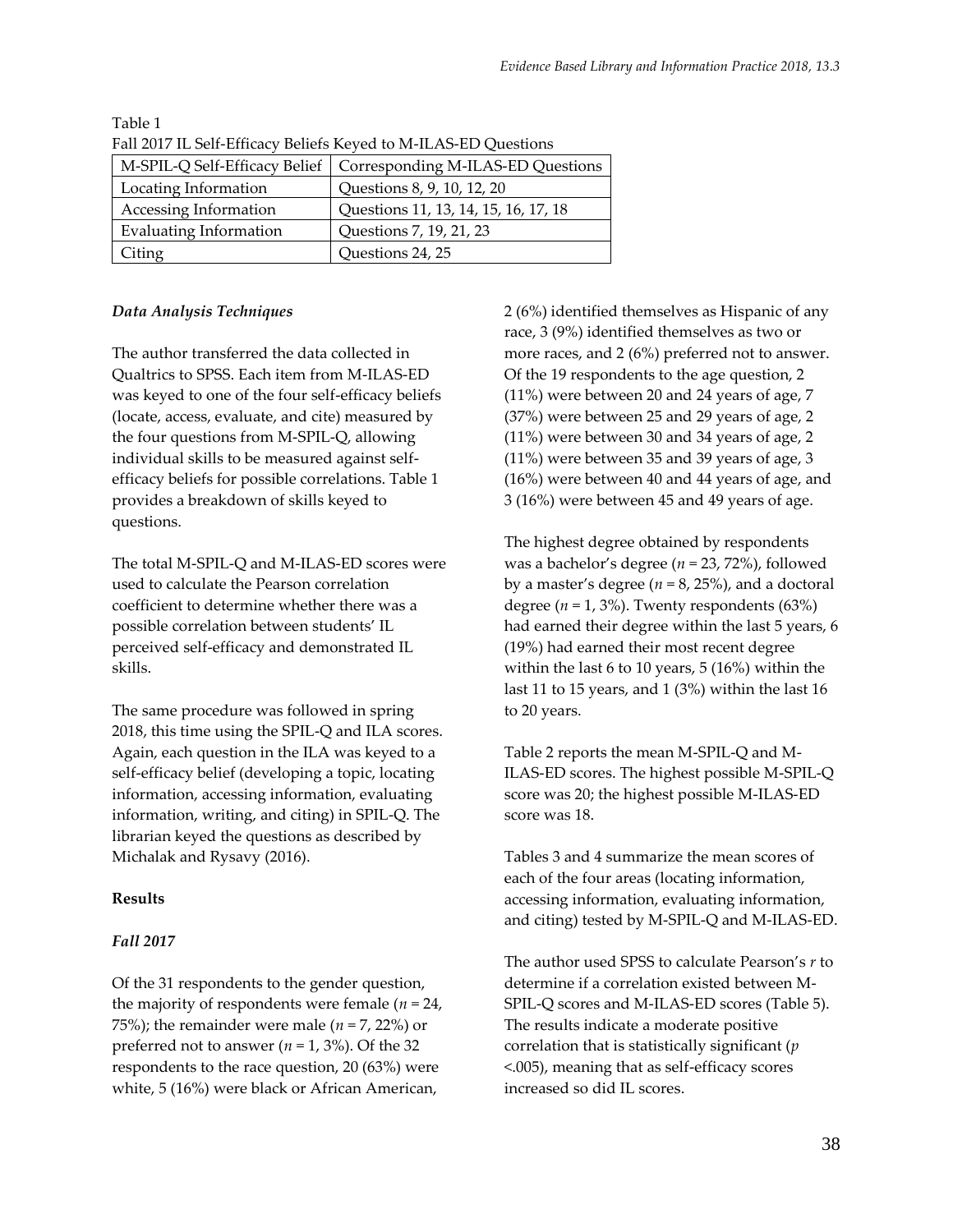| I all 2017 IVI-91 IL-O and IVI-ILITO-LD SCOICS |      |  |                          |               |      |
|------------------------------------------------|------|--|--------------------------|---------------|------|
|                                                |      |  | $n$ Minimum Maximum Mean |               | SD   |
| M-SPIL-Q                                       | 32 8 |  | 20                       | 15.37 (77%)   | 3.28 |
| $MLAS-ED$ 32 6                                 |      |  | 15                       | $10.88(60\%)$ | 2.34 |

Table 2 Fall 2017 M-SPIL-Q and M-ILAS-ED Scores<sup>a</sup>

aNumbers are rounded to the nearest hundredth; percentages are rounded to the nearest percent.

Table 3

Fall 2017 M-SPIL-Q Scores (*n* = 32) by Subcategory<sup>a</sup>

| M-SPIL-Q Subcategory | Minimum   Maximum | Mean         | SD   |
|----------------------|-------------------|--------------|------|
| Locate               | 5                 | 3.81 $(76%)$ | 1.00 |
| Access               | 5                 | 3.56 $(71%)$ | 1.05 |
| Evaluate             | 5                 | $4.03(81\%)$ | .90  |
| Cite                 | 5                 | 3.97 (79%)   | 1.03 |

<sup>a</sup>Numbers are rounded to the nearest hundredth; percentages are rounded to the nearest percent.

# Table 4 Fall 2017 M-ILAS-ED Scores (*n* = 32) by Subcategory<sup>a</sup>

| M-ILAS-ED Subcategory <sup>b</sup> | Minimum | Maximum | Mean       | SD   |
|------------------------------------|---------|---------|------------|------|
| Locate                             |         |         | 2.88(58%)  | .94  |
| Access                             |         |         | 3.91(56%)  | 1.45 |
| Evaluate                           |         |         | 2.28(57%)  | .99  |
| Cite                               |         |         | 1.81 (91%) | .47  |

<sup>a</sup>Numbers are rounded to the nearest hundredth; percentages are rounded to the nearest percent. <sup>b</sup>The total possible points for each subsection of the M-ILAS-ED are as follows: Locate 5, Access 7, Evaluate 4, Cite 2.

Table 5

Correlation between M-ILAS-ED and M-SPIL-Q Scores

|           |                     | M-SPIL-Q | M-ILAS-ED |
|-----------|---------------------|----------|-----------|
| M-SPIL-Q  | Pearson Correlation | 11       | .561ª     |
|           | Sig. (2-tailed)     |          | .001      |
|           | n                   | 32       | 32        |
| M-ILAS-ED | Pearson Correlation | .561a    |           |
|           | Sig. (2-tailed)     | .001     |           |
|           | n                   | 32       | 32        |

aCorrelation is significant at the 0.01 level (2-tailed).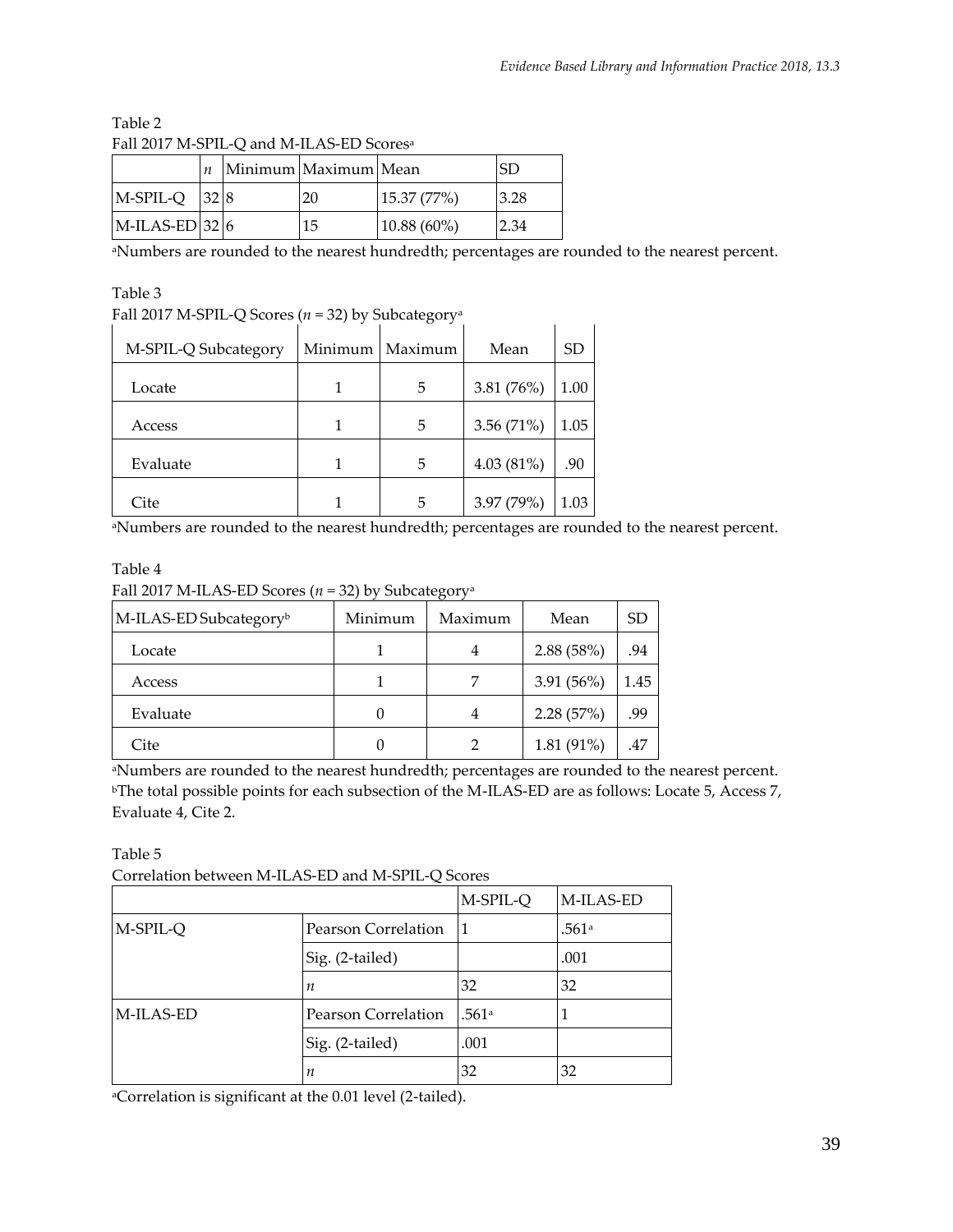# *Spring 2018*

Of the 19 respondents, 14 (74%) were female and 5 (26%) were male. The majority of respondents were white (n =13, 68%). Three respondents (16%) identified themselves as Black or African American, 1 respondent (5%) identified as "Hispanic of any race," 1 respondent  $(5\%)$ selected American Indian or Alaskan Native, and 1 respondent (5%) preferred not to answer. The largest percentage of respondents ( $n = 7$ , 37%) were between 25 and 29 years of age, 2 respondents (11%) were between 20 and 24 years of age, 2 respondents (11%) were between 30 and 34 years of age, 2 respondents (11%) were between 35 and 39 years of age, 3 respondents (16%) were between 40 and 44 years of age, and 3 respondents (16%) were between 45 and 49 years of age.

Of the 19 respondents, 9 (47%) held a bachelor's as their highest degree, 8 (42%) held a master's degree as their highest degree, and 2 (11%) held a doctoral degree. Over half of respondents (*n* = 10, 53%) earned their most recent degree within the last 5 years, almost a third ( $n = 6$ , 32%) had earned their most recent degree within the last 6 to 10 years, 2 respondents (11%) within 11 to 15

Table 7

| Spring 2018 SPIL-Q Scores ( $n = 19$ ) by Subcategory <sup>a</sup> |  |  |
|--------------------------------------------------------------------|--|--|
|--------------------------------------------------------------------|--|--|

| SPIL-Q Subcategory | Minimum        | Maximum | Mean      | <b>SD</b> |
|--------------------|----------------|---------|-----------|-----------|
| Develop a Topic    | 2              | 5       | 4.05(81%) | 1.08      |
| Locate             | 1              | 5       | 4.05(81%) | 1.18      |
| Access             | 2              | 5       | 4.05(81%) | .91       |
| Evaluate           | 2              | 5       | 4.16(83%) | 1.02      |
| Write              | 2              | 5       | 4.11(82%) | .94       |
| Cite               | $\mathfrak{D}$ | 5       | 4.11(82%) | .99       |

years, and 1 respondent (5%) 21years ago or more.

Table 6 reports the mean SPIL-Q and ILA scores. The highest possible SPIL-Q score was 30; the highest possible ILA score was 60.

| Table 6                                        |  |
|------------------------------------------------|--|
| Spring 2018 SPIL-Q and ILA Scores <sup>a</sup> |  |

|                        |    |       | $n$   Minimum   Maximum | Mean           | SD   |
|------------------------|----|-------|-------------------------|----------------|------|
| <b>SPIL-Q</b><br>Total | 19 | 12    | 30                      | 24.53<br>(82%) | 5.23 |
| ILA Total   19         |    | 37.33 | 56.49                   | 49.59<br>(83%) | 5.42 |

<sup>a</sup>All numbers are rounded to the nearest hundredth.

Mean scores were calculated in each of the six tested areas for both the SPIL-Q and ILA (Tables 7 and 8).

The author used SPSS to calculate Pearson's *r* to determine if a correlation existed between SPIL-Q and ILA scores (Table 9). The results indicate a moderate positive correlation that is statistically significant  $(p < .005)$ .

aNumbers are rounded to the nearest hundredth; percentages are rounded to the nearest percent.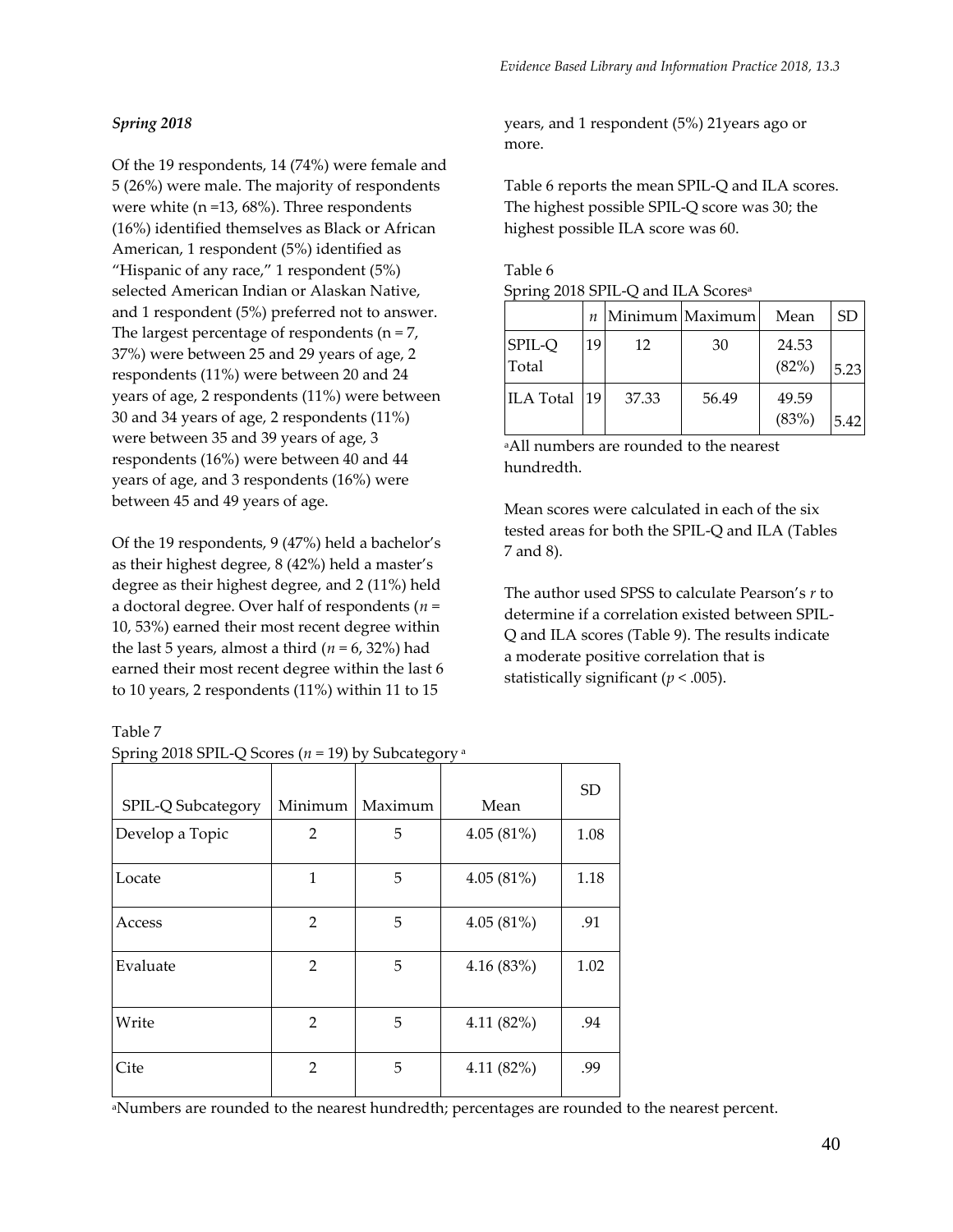| <b>ILA Subcategory</b> | Minimum | Maximum | Mean         | SD.  |
|------------------------|---------|---------|--------------|------|
| Develop a Topic        | 5       | 10      | 8.26 (83%)   | 1.52 |
| Locate                 | 5       | 10      | 7.53(75%)    | 1.12 |
| Access                 | 2.84    | 10      | 7.68(77%)    | 2.04 |
| Evaluate               | 5.5     | 10      | 7.87 (79%)   | 1.25 |
| Write                  | 6.5     | 10      | 9.26 (93%)   | .96  |
| Cite                   | 7       | 10      | $9.00(90\%)$ | 1.00 |

Table 8 Spring 2018 ILA Scores (*n* = 19) by Subcategory <sup>a</sup>

aNumbers are rounded to the nearest hundredth; percentages are rounded to the nearest percent.

# Table 9 Correlation between SPIL-Q and ILA Scores

|            |                            | SPIL-Q | <b>ILA</b> |
|------------|----------------------------|--------|------------|
| SPIL-Q     | Pearson Correlation        | 1      | .668a      |
|            | Sig. (2-tailed)            |        | .002       |
|            | п                          | 19     | 19         |
| <b>ILA</b> | <b>Pearson Correlation</b> | .668a  | 1          |
|            | Sig. (2-tailed)            | .002   |            |
|            | $\boldsymbol{n}$           | 19     | 19         |

<sup>a</sup>Correlation is significant at the 0.01 level (2-tailed).

# **Discussion** *Research Question 1: Self-Efficacy*

Michalak and Rysavy (2016) defined students who felt they had adequate skills in an area as those who selected 4 or 5 (agree or strongly agree). In fall 2017, the only mean score above 4 was for evaluating information, although the

mean scores for citing information (3.97) and locating information (3.81) were close to this cutoff. The mean score for students' confidence in accessing information (3.56) suggests more ambivalence.

The students in the spring 2018 cohort were more confident; the mean score for each area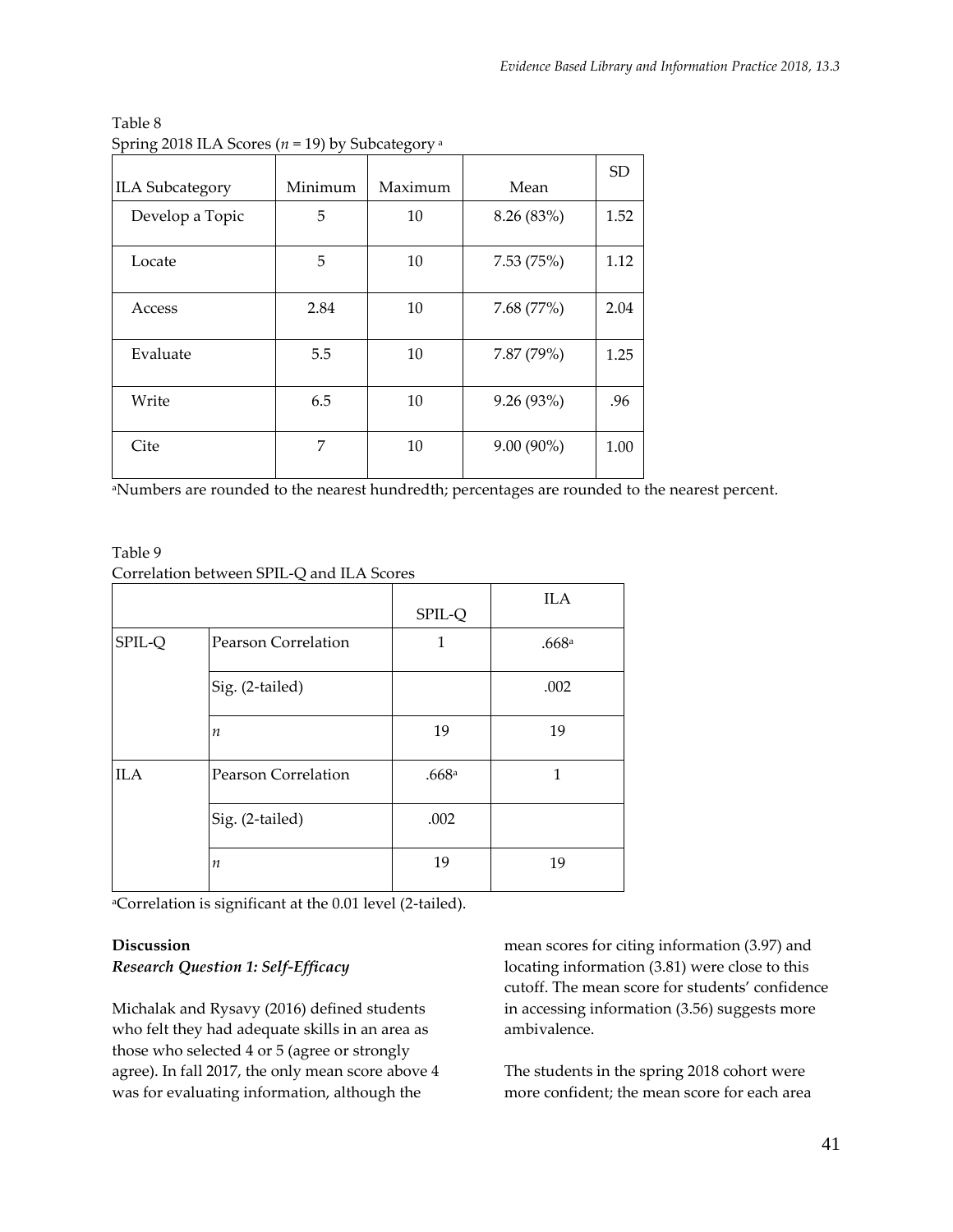was above 4.0, indicating most students felt like they had adequate skills in all six areas.

The majority of students in both cohorts felt like their skills were adequate, supporting the findings of Pinto, Fernandez-Ramos, Sanchez, and Meneses (2013) and Saunders et al. (2015) that LIS students have positive IL self-efficacy.

# *Research Question 2: Demonstrated IL Skills*

In fall 2017, the mean M-ILAS-ED scores in the four tested IL skill areas showed that students performed best in citing, followed by locating, evaluating, and accessing information.

Mean scores present a general overview of skills, but item level analysis gives granular insight into the specific skills of the incoming students and indicates specific weaknesses. In fall 2017, at least half of the respondents incorrectly answered 7 of 18 questions. The seven items and percentage of students answering incorrectly follow:

- 72% were unable to identify the best source to locate a brief history and summary of a topic (ILAS-ED, question 8).
- 78% were unable to identify options offered in advanced search interfaces (ILAS-ED, question 11).
- 50% were unable to identify the best place to find recent scholarly articles in a particular subject (ILAS-ED, question 13).
- 62% were unable to select the best set of synonyms and terms related to a concept (ILAS-ED, question 15).
- 66% respondents were unable to identify a citation for chapter in a book (ILAS-ED, question 19).
- 59% were unable to select the best way to locate a journal article using the library's catalog (ILAS-ED, question 20).
- 59% were unable to able to determine the reliability of a story on the Internet (ILAS-ED, question 23).

Five of the questions on which 50% or fewer respondents answered correctly had been modified (questions 8, 13, 15, 20, and 23 on the original ILAS-ED). Although the changes to the questions were minor (see Appendix B), the possibility of poor adaptation may have contributed to the respondents' lower performance. Despite the modifications, the findings point to a gap in knowledge to some fundamental skills used in locating, accessing, and evaluating information.

In spring 2018, the mean scores of entering MLIS students in developing a topic; locating, accessing, and evaluating information; writing; and citing as measured by the ILA instrument were all 75% or above (see Table 8). However, looking at the results on the item level highlights weaknesses:

- 53% of respondents did not identify that information in a library is selected through a review process as the best description of what distinguishes the information in the library from information on the Web (module 2, question 1).
- 47% of respondents were unable to identify the Library of Congress Classification system as that most often used in major U.S. universities (module 2, question 8).
- 58% of respondents did not know how to search for different endings of a word by using truncation (module 3, question 3).
- 58% of respondents were unable to identify the least important action in evaluating a resource when writing about the history of a topic (module 4, question 2).
- 37% of respondents indicated that not every website needs to be evaluated before using information found on it (module 4, question10).

In both fall 2017 and spring 2018, a high percentage of respondents demonstrated a lack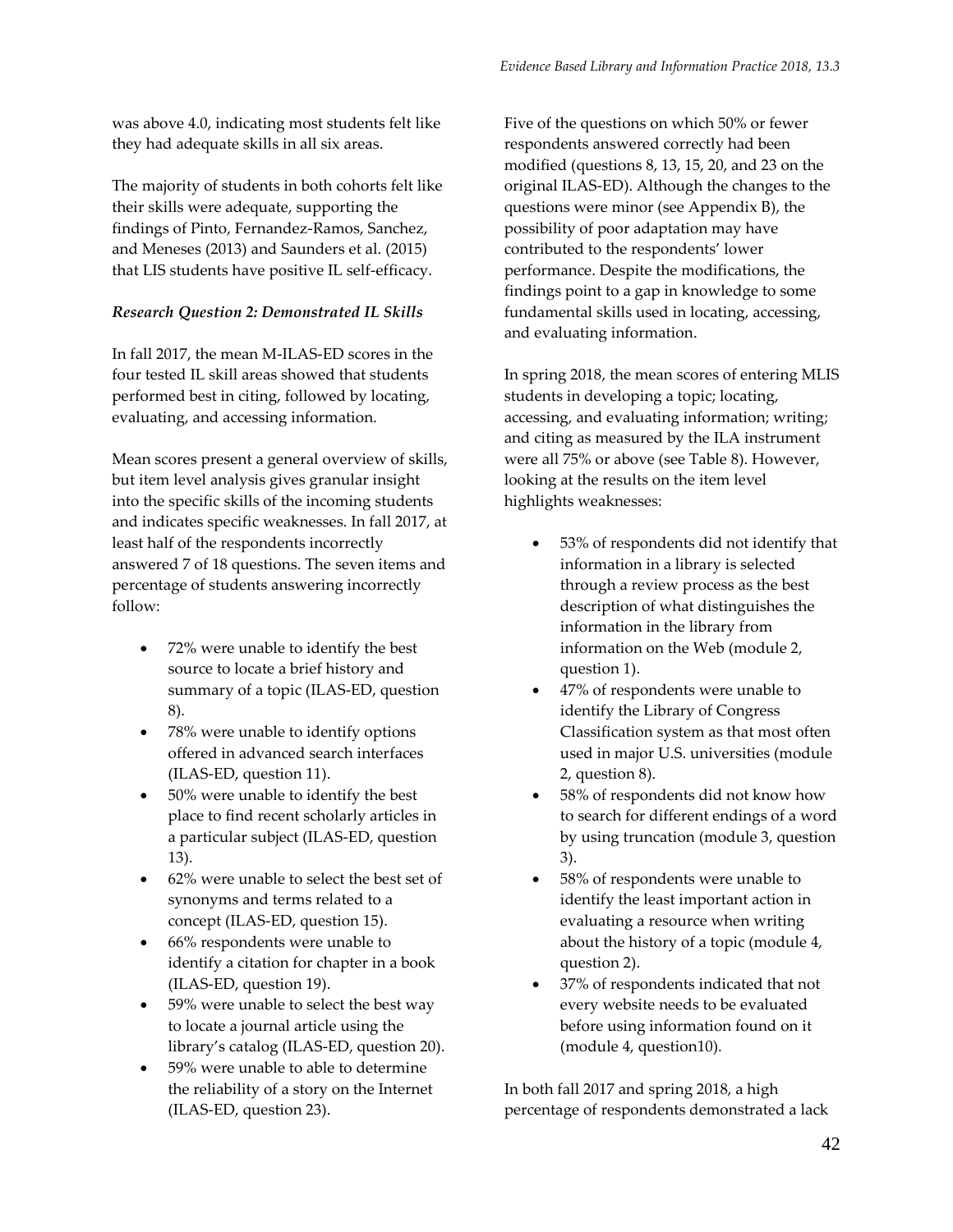of basic knowledge and skills. These findings are similar to Conway's (2011) experience with LIS graduate students. Librarians who serve LIS graduate students cannot assume that incoming students possess skills and knowledge that are considered fundamental in the LIS discipline. Librarians should keep this gap in mind when constructing LibGuides and other resources for LIS graduate students. If librarians are providing one-shot instruction or embedding in an LIS graduate course, they may want to consider administering a pretest before designing instruction and activities so they can address gaps in knowledge and skills.

#### *Research Question 3: Correlation*

In the first phase of the study (fall 2017), there was a modest positive correlation between M-SPIL-Q and M-ILAD-ED scores ( $r = .561$ ,  $p <$ .005). There was also a moderate positive correlation ( $r = .668$ ,  $p < .005$ ) between SPIL-Q and ILA scores in spring 2018, again indicating a possible positive correlation between perceived IL self-efficacy and actual IL skills. These moderate positive correlations echo the correlation between IL self-efficacy and skills found by Robertson & Felicilda-Reynaldo's (2015) study of graduate nursing students.

Although there is a positive correlation between IL self-efficacy and skills, there are indications of discrepancies between perceived and actual IL skills. This study reveals specific examples of students misjudging their skill level. For example, in fall 2017, the mean M-SPIL-Q score of 15.38 (SD 3.28) indicates that students were confident about their IL skills, but the mean M-ILAS-ED skill score, 9.5 (SD 2.578) out of a possible score of 18, indicates a low skill level (see Table 2). In addition, in fall 2017, 84% of respondents rated their ability to evaluate information as adequate, but the mean score for demonstrated ability to evaluate information was 2.28/4.0 (57%) (see Table 4).

These discrepancies confirm the concern that LIS graduate students overestimate their IL skills

put forth by Pinto, Fernandez-Ramos, Sanchez, and Meneses (2013), which was based on personal observations, and by Saunders et al. (2015), which was based on the self-reported information behaviors of LIS graduate students. In both cases, the researchers did not have data about demonstrated IL skills. When working with individual LIS graduate students, practitioners should remember that a student's skill level may not may measure up to the student's confidence; librarians should probe to identify the student's actual competence or knowledge instead of relying on the student's self-reported understanding and ability.

#### *Research Limitations*

The study's most significant limitation is its small, self-selected sample size. A larger sample of students from multiple MLIS programs across the country would yield more reliable data and generalizable results.

The use of two different instruments in fall 2017 and fall 2018 introduced additional limitations. Although using two different instruments gave the author insight into which test might be more suitable for large scale use, it did prevent the author from establishing a clear baselines of IL self-efficacy and skills for MLIS students, and although general trends could be identified, results between the two cohorts could not be directly compared.

The timing of the survey in fall 2017 was problematic. To collect students' answers before they were exposed to IL instruction in graduate LIS classes, the survey needed to be distributed at the beginning of the semester; however, the beginning of the semester corresponded to the catastrophic destruction caused by Hurricane Harvey. Although most of Hurricane Harvey's destruction was in Texas, portions of Louisiana also experienced flooding. SLIS's MLIS program in an online degree program, and students are scattered across the United States; however, many of them live in Louisiana. Some eligible students may have been affected directly, and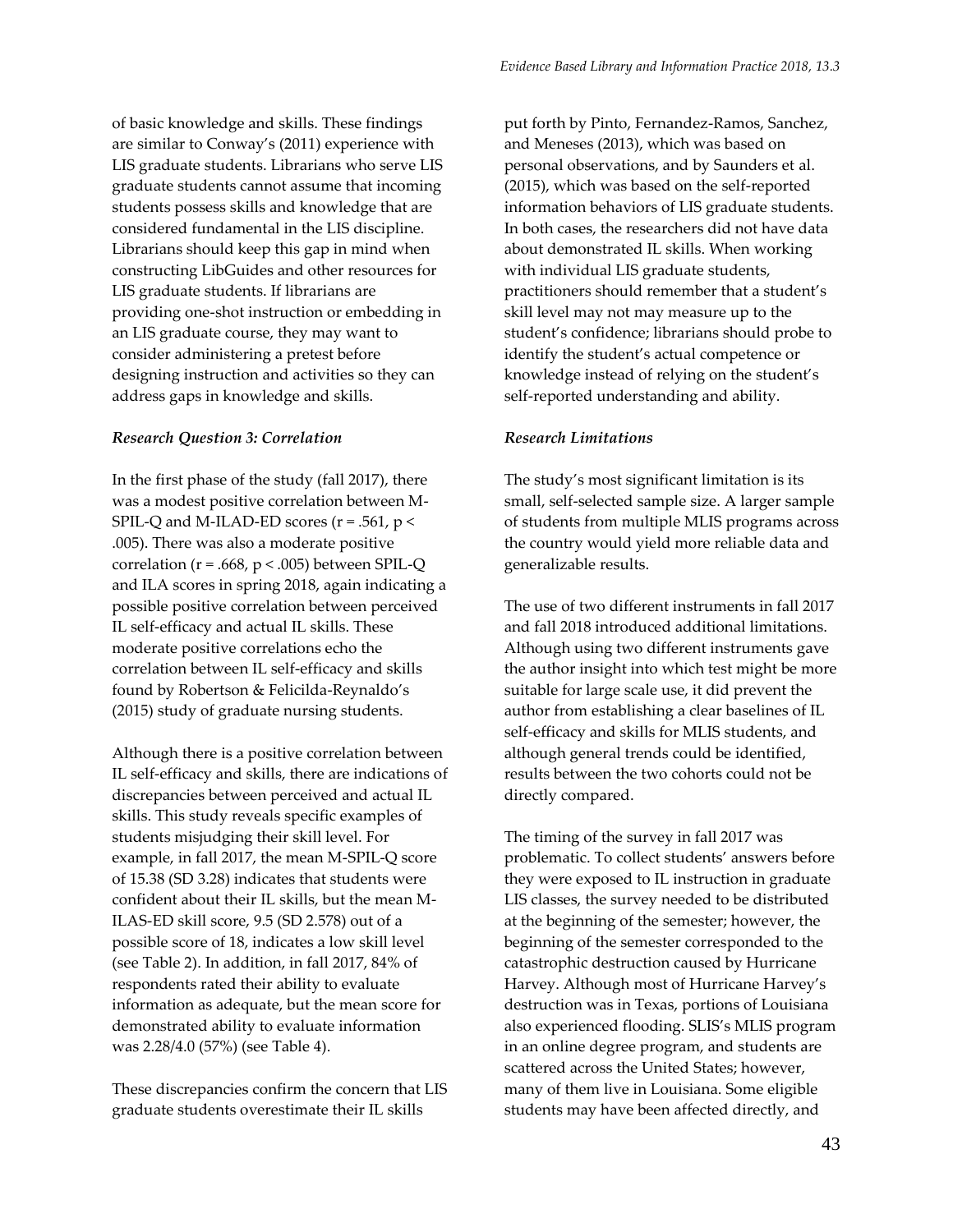those living in other areas of the state may have had family in devastated areas. There is no way to measure the effect that Hurricane Harvey had on the response rate or on respondents' performance. It is impossible to quantify the emotional impact of the storm on those it affected either directly or indirectly. Completing an optional survey would have been a low priority for affected students.

Funding limited the measurement instruments available for use. Many standardized measurement instruments for IL with rigorous testing for reliability and validity, such as the Research Readiness Self-Assessment (RRSA) (Ivanitskaya, Laus, & Casey, 2004) and the Standardized Assessment of Information Literacy Skills (SAILS) (Radcliff, Oakleaf, & Van Hoeck, 2014) are fee-based (Sparks, Katz, & Beile, 2016). With additional funding, the study could be repeated with an established instrument across multiple LIS graduate programs.

#### *Future Considerations*

Repeating the study across multiple institutions would yield a larger sample size that could help librarians target specific groups for outreach. For example, in fall 2017, students having completed their most recent degree in the last five years  $(n = 20)$  had the lowest mean IL score, 10.70 (SD 2.54), and students between 20 and 24 years of age  $(n = 6)$  had the lowest mean IL score of all age groups. This finding suggests that outreach and instruction efforts should focus on younger students and more recent graduates, but the results apply only to this small cohort of students at a single university. A large sample size that includes students from different institutions would make analysis of the data on age, highest degree earned, and years since most recent degree useful for librarians planning outreach to incoming LIS graduate students.

Additional demographic questions could reveal useful insights into student needs. For example, questions about previous areas of study could

indicate whether students beginning MLIS programs with degrees in particular subjects enter with higher or lower IL skills. Questions about library work experience could give insight into its impact on IL. Working in a library is often cited as an motivation to enroll in an LIS graduate program (Ard et al., 2006; Kim, Chiu, Sin, & Robbins, 2007; Taylor, Perry, Barton, & Spencer, 2010). Data could substantiate or refute the assumption that students with library work experience may score higher in both self-efficacy and demonstrated IL skills than students with no history of working in a library. The number of online MLIS students has grown rapidly. In the 2003–2004 academic year, approximately 67% of LIS programs responding to the ALISE survey reported offering internet or web-based classes (Saye, 2008); by 2013–2014 , 96% of programs responding to the survey reported offering online courses (Albertson, Spetka, & Snow, 2015). Research suggests that online MLIS students have a unique profile (Oguz, Chu, & Chow, 2015). It is possible that the scores of online students could differ from those of faceto-face students.

Although LIS graduate students have been reported to consult librarians more frequently than graduate students in other programs (Tracy & Searing, 2014), LIS graduate students in the United States are still more likely to consult with their instructors and classmates than with librarians (Saunders et al., 2015). Tracy and Searing's (2014) survey study on LIS graduate students as library users found that LIS students "need to learn search strategies and resources as much as other graduate students" (p. 377). LIS library liaisons can use the data collected from assessments of skill and self-efficacy to guide their outreach efforts to the areas of greatest weakness, especially if self-efficacy exceeds assessed skills.

Results could be used in collaborations between LIS professors and LIS librarian liaisons to address gaps in knowledge in a systematic way, such as the program described by Lamb (2017) at the Department of Library Science at Indiana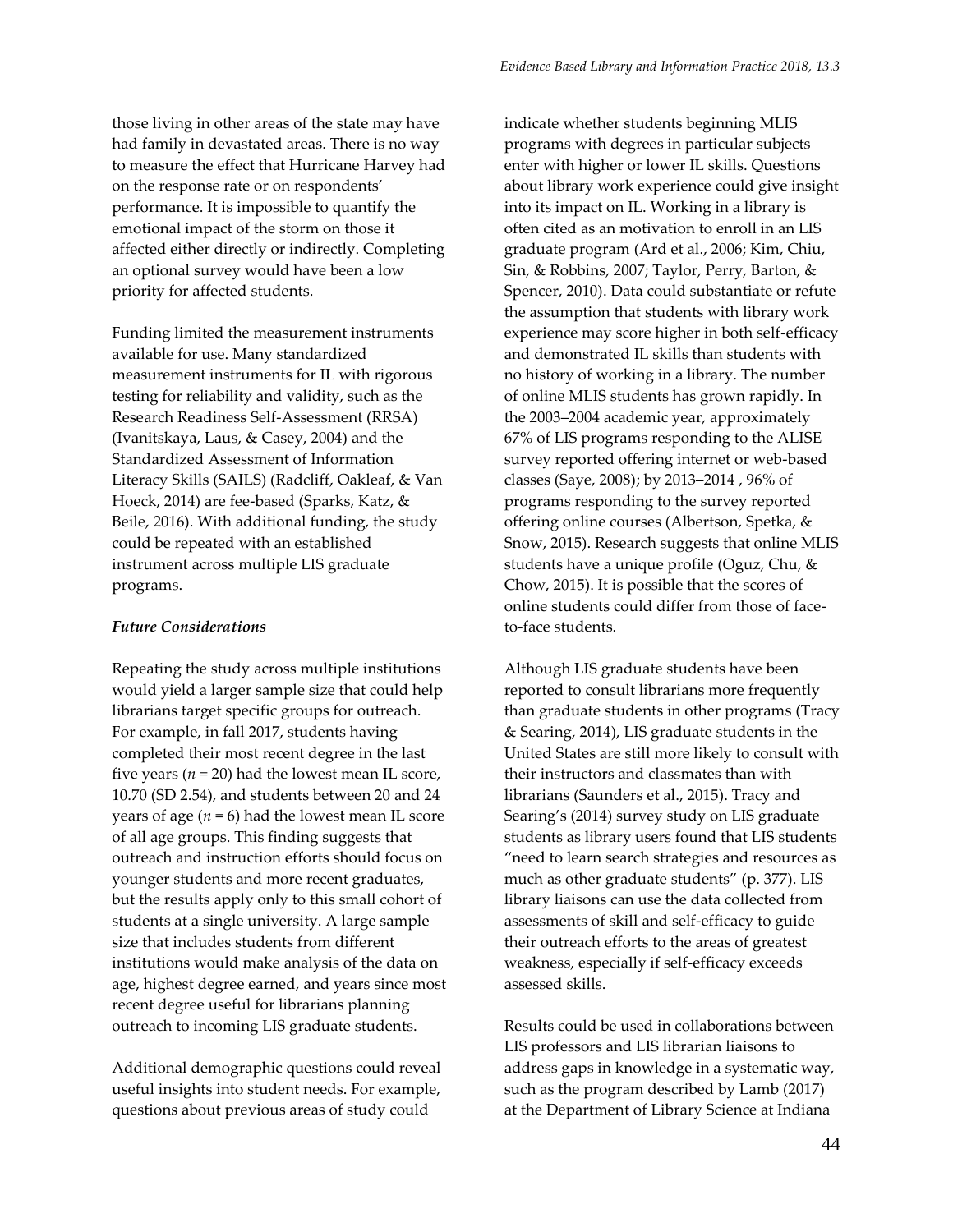University at Indianapolis. In this program, students are given diagnostic pretests that are used to prescribe a series of self-paced tutorials designed to address the varying degrees of technological proficiency of incoming LIS students (Lamb, 2017). Students who score 85% or above on a pretest are exempt from completing the corresponding tutorial, so students only need to complete the tutorials for skills in which they are not deemed proficient (Lamb, 2017).

There are indications that LIS faculty are aware of that some incoming LIS graduate students lack foundational IL skills (Lamb, 2017; Pinto, Fernandez-Ramos, Sanchez, and Meneses, 2013). This suggests an additional opportunity for research comparing how LIS professors rate LIS graduate students' information literacy proficiency to how LIS graduate students rate their own skill level.

## **Conclusion**

This exploratory, cross-sectional, descriptive study measured both the IL self-efficacy and demonstrated IL skills of students entering an MLIS program. The collected data suggests that a moderate positive correlation exists between IL self-efficacy and skills.

This study also tests the feasibility of a larger, multi-institution study that would fill a gap in the literature about LIS graduate students and provide other librarians who support these students with data to inform their instruction and outreach plans. This study may also be the first part of a longitudinal study of how MLIS students' IL self-efficacy and skills develop as students progress through their graduate program.

## **References**

Albertson, D., Spetka, K., & Snow, K. (2015). *ALISE library and information science education statistical report 2015*. Seattle, WA. Retrieved from [http://www.alise.org/assets/documents/sta](http://www.alise.org/assets/documents/statistical_reports/2015/alise_2015_statistical_report.pdf)

tistical reports/2015/alise 2015 statistical [report.pdf](http://www.alise.org/assets/documents/statistical_reports/2015/alise_2015_statistical_report.pdf)

Alfonzo, P., & Batson, J. (2014). Utilizing a coteaching model to enhance digital literacy instruction for doctoral students. *International Journal of Doctoral Studies*, *9*, 61–71. Retrieved from [https://pdfs.semanticscholar.org/ddc5/79e2](https://pdfs.semanticscholar.org/ddc5/79e2dcbf825d7a11e122615a89a27646f482.pdf) [dcbf825d7a11e122615a89a27646f482.pdf](https://pdfs.semanticscholar.org/ddc5/79e2dcbf825d7a11e122615a89a27646f482.pdf)

American Library Association. (1989). *Presidential Committee on information literacy: Final report.* Chicago, IL. Retrieved from [http://www.ala.org/acrl/publications/white](http://www.ala.org/acrl/publications/whitepapers/presidential) [papers/presidential](http://www.ala.org/acrl/publications/whitepapers/presidential)

- Ard, A., Clemmons, S., Morgan, N., Sessions, P., Spencer, B., Tidwell, T., & West, P. J. (2006). Why library and information science? *Reference & User Services Quarterly*, *45*(3), 236–248. Retrieved from <https://www.jstor.org/stable/20864520>
- Association of College and Research Libraries. (2016). Framework for information literacy for higher education. Retrieved from [http://www.ala.org/acrl/standards/ilframe](http://www.ala.org/acrl/standards/ilframework) [work](http://www.ala.org/acrl/standards/ilframework)
- Bandura, A. (1977). Self-efficacy: Toward a unifying theory of behavioral change. *Psychological Review*, *84*, 191–215. Retrieved from [https://doi.org/10.1037/0033-](https://doi.org/10.1037/0033-295X.84.2.191) [295X.84.2.191](https://doi.org/10.1037/0033-295X.84.2.191)
- Bandura, A. (1986). *Social foundations of thought and action: A social cognitive theory*. Englewood Cliffs, N.J.: Prentice-Hall.
- Batarelo Kokić, I., & Novosel, V. (2014). The ball is in your court: Information literacy selfefficacy and information literacy competence relation. In S. Kurbanoglu, S. Špiranec, E. Grassian, D. Mizrachi, R. Catts (Eds.), *Information Literacy. Lifelong Learning & Digital Citizenship in the 21st Century* (pp. 512–520). [https://doi.org/doi:10.1007/978-3-](https://doi.org/doi:10.1007/978-3-319-14136-7_54)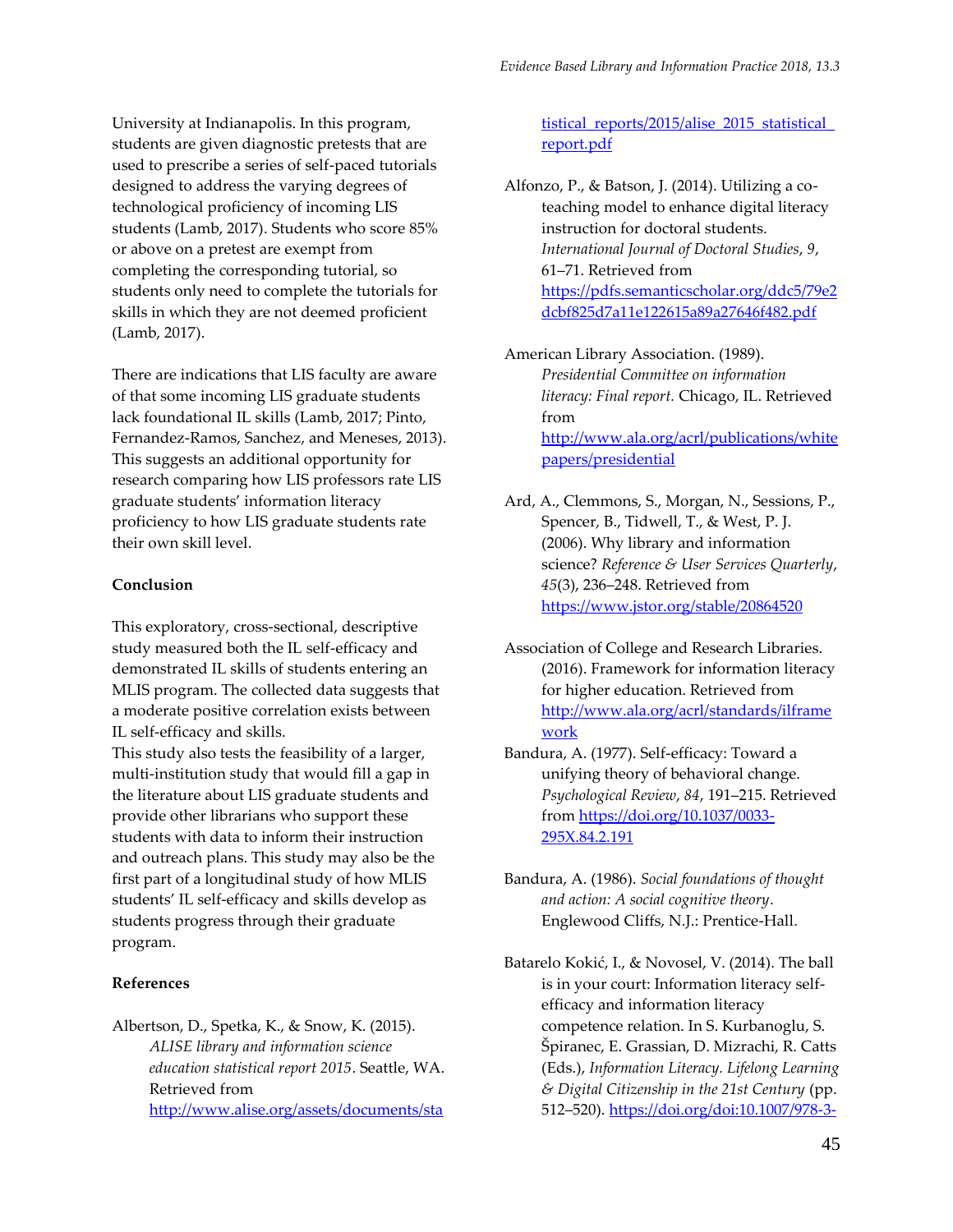## [319-14136-7\\_54](https://doi.org/doi:10.1007/978-3-319-14136-7_54)

- Beile, P. M. (2005). *Development and validation of the Beile Test of Information Literacy for Education (B-TILED)*. University of Central Florida. Retrieved from <http://works.bepress.com/penny-beile/18/>
- Beile, P. M. (2007). The ILAS-ED: A standardsbased instrument for assessing pre-service teachers' information literacy levels. In *Society for Information Technology & Teacher Education International Conference* (Vol. 2007, pp. 1–27). Retrieved from <http://eprints.rclis.org/16928/>
- Boucher, C., Dalziel, K., Davies, M., Glen, S., & Chandler, J. (2009). Are postgraduates ready for research? Poster presented at the Librarians Information Literacy Annual Conference (LILAC). Cardiff, UK. Retrieved from [http://rrsa.cmich.edu/documents/RRSA\\_po](http://rrsa.cmich.edu/documents/RRSA_poster_LILAC_2009.pdf) [ster\\_LILAC\\_2009.pdf](http://rrsa.cmich.edu/documents/RRSA_poster_LILAC_2009.pdf)
- Cannon, T. (2007). *Closing the digital divide: An assessment of urban graduate teacher education students' knowledge of information literacy and their readiness to integrate information literacy into their teaching*. University of San Francisco. Retrieved from <https://repository.usfca.edu/diss/252>
- Catalano, A. (2010). Using ACRL standards to assess the information literacy of graduate students in an education program. *Evidence Based Library & Information Practice*, *5*(4), 21–38.<https://doi.org/10.18438/B8V62B>
- Catalano, A., & Phillips, S. R. (2016). Information literacy and retention: A case study of the value of the library. *Evidence Based Library and Information Practice*, *11*(4), 2–13. <https://doi.org/10.18438/B82K7W>
- Conway, K. (2011). How prepared are students for postgraduate study? A comparison of the information literacy skills of

commencing undergraduate and postgraduate Information Studies students at Curtin University. *Australian Academic & Research Libraries*, *42*(2), 121–135. [https://doi.org/10.1080/00048623.2011.1072](https://doi.org/10.1080/00048623.2011.10722218) [2218](https://doi.org/10.1080/00048623.2011.10722218)

- Crosetto, A., Wilkenfeld, P., & Runnestrand, D. (2007). Responding to the needs of our graduate students: A pilot information literacy course in graduate education. In T. Jacobson & T. Mackey (Eds.), *Information literacy collaborations that work* (pp. 41–56). New York, NY: Neal-Shuman Publishers.
- Green, R. (2010). Information illiteracy: Examining our assumptions. *Journal of Academic Librarianship*, *36*(4), 313–319. <https://doi.org/10.1016/j.acalib.2010.05.005>
- Gross, M., & Latham, D. (2012). What's skill got to do with it?: Information literacy skills and self-views of ability among first-year college students. *Journal of the American Society for Information Science & Technology*, *63*(3), 574–583. <https://doi.org/10.1002/asi.21681>
- Harrington, M. R. (2009). Information literacy and research-intensive graduate students: Enhancing the role of research librarians. *Behavioral & Social Sciences Librarian*, *28*(4),

179–201.

<https://doi.org/10.1080/01639260903272778>

- Islam, M. A., & Tsuji, K. (2010). Assessing information literacy competency of Information Science and Library Management graduate students of Dhaka University. *IFLA Journal*, *36*(4), 300–316. <https://doi.org/10.1177/0340035210388243>
- Ivanitskaya, L., Laus, R., & Casey, A. M. (2004). Research Readiness Self-Assessment: Assessing students' research skills and attitudes. *Journal of Library Administration*, *41*(1/2), 167–183. [https://doi.org/10.1300/J111v41n01\\_13](https://doi.org/10.1300/J111v41n01_13)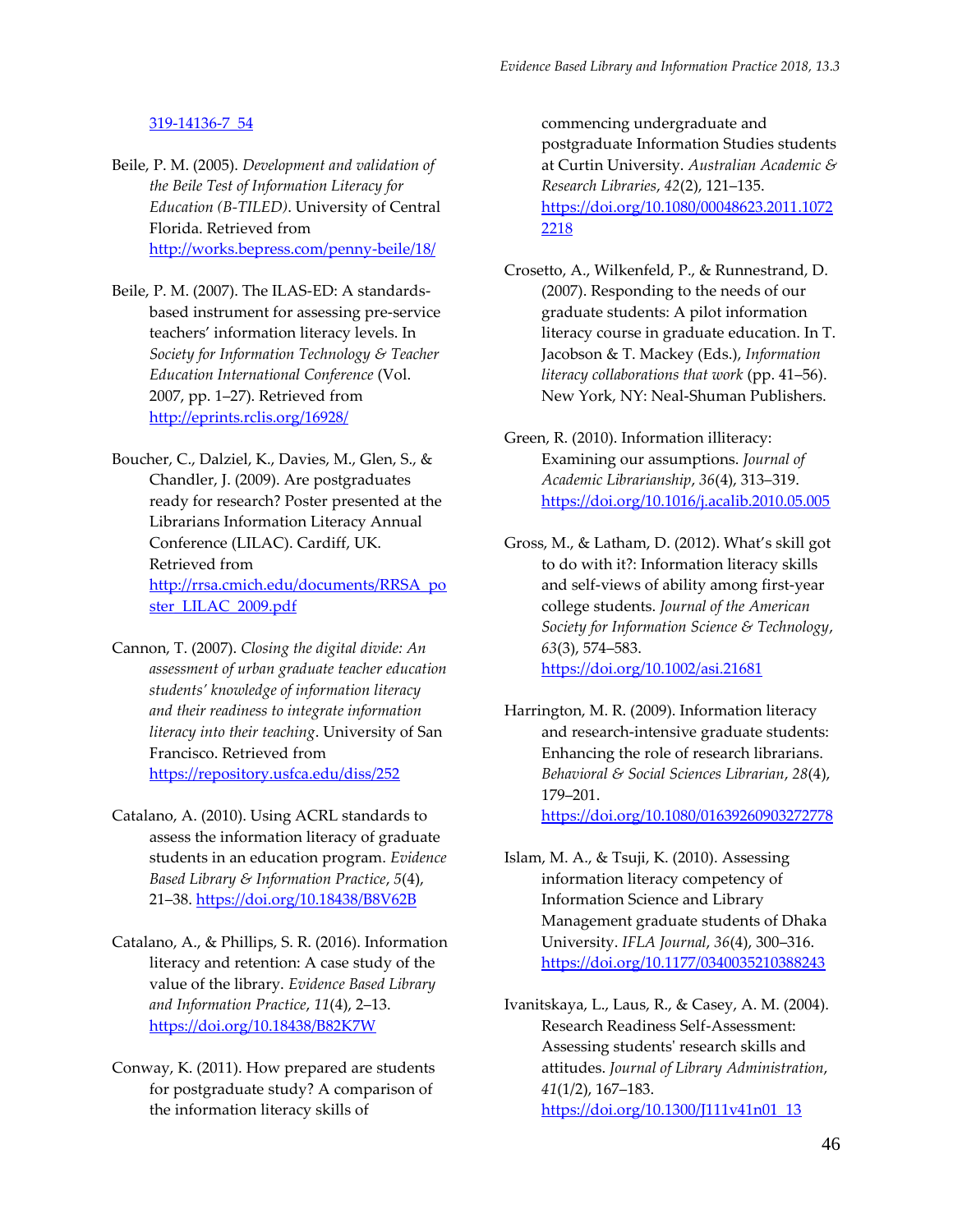- Jackson, C. (2013). Confidence as an indicator of research students' abilities in information literacy: A mismatch. *Journal of Information Literacy*, *7*(2), 149–152. <https://doi.org/10.11645/7.2.1848>
- Jesse, S. (2012). Subject specific information literacy curriculum and assessment. *Christian Librarian*, *55*(1), 2–16. Retrieved from [http://digitalcommons.georgefox.edu/cgi/v](http://digitalcommons.georgefox.edu/cgi/viewcontent.cgi?article=1477&context=tcl) [iewcontent.cgi?article=1477&context=tcl](http://digitalcommons.georgefox.edu/cgi/viewcontent.cgi?article=1477&context=tcl)
- Kim, K.-S., Chiu, M.-H., Sin, S.-C. J., & Robbins, L. (2007). Recruiting a diverse workforce for academic/research librarianship: Career decisions of subject specialists and librarians of color. *College & Research Libraries*, *68*(6), 533–552. <https://doi.org/10.5860/crl.68.6.533>
- Kurbanoglu, S. (2003). Self-efficacy: A concept closely linked to information literacy and lifelong learning. *Journal of Documentation*, *59*(6), 635–646. <https://doi.org/10.1108/00220410310506295>
- Kurbanoglu, S., Akkoyunlu, B., & Umay, A. (2006). Developing the information literacy self-efficacy scale. *Journal of Documentation*, *62*(6), 730–743. <https://doi.org/10.1108/00220410610714949>
- Lamb, A. (2017). Debunking the librarian "gene": Designing online information literacy instruction for incoming library science students. *Journal of Education for Library & Information Science*, *58*(1), 15–26. [https://eric.ed.gov/?id=EJ1150595](https://eric.ed.gov/?id=EJ1150595%20)
- Magliaro, J. (2011). *Comparing information literacy needs of graduate students in selected graduate programs through the Technology Acceptance Model and Affordance Theory*. University of Windsor. Retrieved from <https://scholar.uwindsor.ca/etd/424>

Mahmood, K. (2016). Do people overestimate their information literacy skills? A systematic review of empirical evidence on the Dunning-Kruger Effect. *Communications in Information Literacy*, *10*(2), 199–213. Retrieved from [https://doaj.org/article/cf4e25b16ec2420c91](https://doaj.org/article/cf4e25b16ec2420c9168033977cdcd3d) [68033977cdcd3d](https://doaj.org/article/cf4e25b16ec2420c9168033977cdcd3d)

- Michalak, R., & Rysavy, M. D. T. (2016). Information literacy in 2015: International graduate business students' perceptions of information literacy skills compared to test-assessed skills. *Journal of Business & Finance Librarianship*, *21*(2), 152–174. [https://doi.org/10.1080/08963568.2016.1145](https://doi.org/10.1080/08963568.2016.1145787) [787](https://doi.org/10.1080/08963568.2016.1145787)
- Michalak, R., Rysavy, M. D. T., & Wessel, A. (2017). Students' perceptions of their information literacy skills: The confidence gap between male and female international graduate students. *Journal of Academic Librarianship*, *43*(2), 100–104. <https://doi.org/10.1016/j.acalib.2017.02.003>
- Oguz, F., Chu, C. M., & Chow, A. S. (2015). Studying online: Student motivations and experiences in ALA accredited LIS programs. *Journal of Education for Library & Information Science*, *56*(3), 213–231. [https://files.eric.ed.gov/fulltext/EJ1074636.p](https://files.eric.ed.gov/fulltext/EJ1074636.pdf) [df](https://files.eric.ed.gov/fulltext/EJ1074636.pdf)
- Perrett, V. (2004). Graduate information literacy skills: The 2003 ANU skills audit. *Australian Library Journal*, *53*(2), 161–171. [https://doi.org/10.1080/00049670.2004.1072](https://doi.org/10.1080/00049670.2004.10721622) [1622](https://doi.org/10.1080/00049670.2004.10721622)
- Pinto, M., Fernandez-Ramos, A., Sanchez, G., & Meneses, G. (2013). Information competence of doctoral students in information science in Spain and Latin America: A self-assessment. *Journal of Academic Librarianship*, *39*(2), 144–154. <https://doi.org/10.1016/j.acalib.2012.08.006>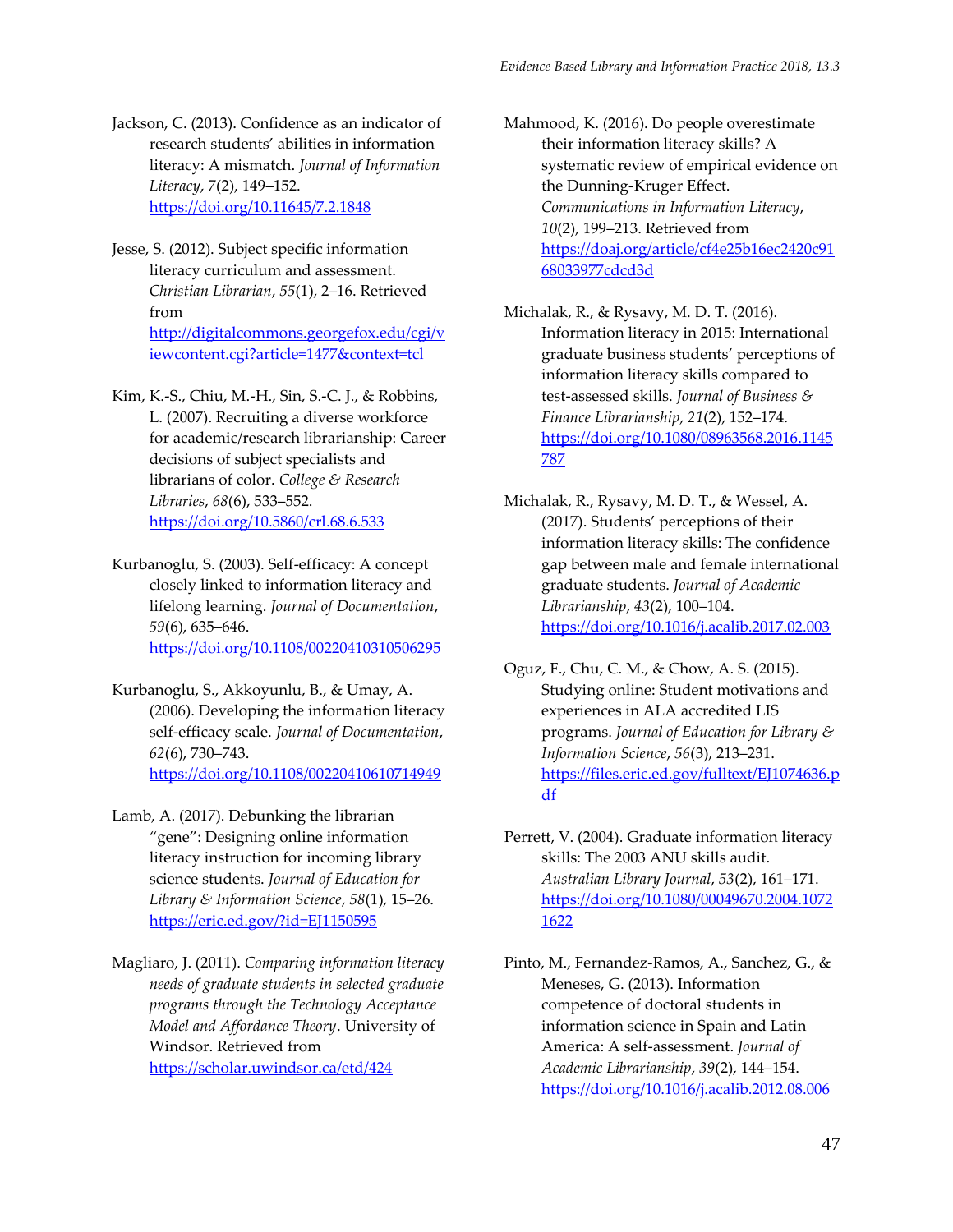Radcliff, C., Oakleaf, M., & Van Hoeck, M. (2014). So what? The results and impact of a decade of IMLS-funded information literacy assessments. In S. Durso, S. Hiller, M. Kyrillidou, & A. Pappalarado (Eds.), *Proceedings of the 2014 Library Assessment Conference: Building effective, sustainable, practical assessment* (pp. 801–809). Seattle, WA: Association of Research Libraries. Retrieved from [http://old.libraryassessment.org/bm~doc/2](http://old.libraryassessment.org/bm~doc/24radcliffpanel.pdf) [4radcliffpanel.pdf](http://old.libraryassessment.org/bm~doc/24radcliffpanel.pdf)

Robertson, D. S., & Felicilda-Reynaldo, R. F. D. (2015). Evaluation of graduate nursing students' information literacy self-efficacy and applied skills. *Journal of Nursing Education*, *54*(3, Suppl), S26–30. [https://doi.org/10.3928/01484834-20150218-](https://doi.org/10.3928/01484834-20150218-03) [03](https://doi.org/10.3928/01484834-20150218-03)

Sadler, E. (Bess), & Given, L. M. (2007). Affordance theory: A framework for graduate students' information behavior. *Journal of Documentation*, *63*(1), 115–141. <https://doi.org/10.1108/00220410710723911>

- Saunders, L., Kurbanoglu, S., Boustany, J., Dogan, G., Becker, P., Blumer, E., … Terra, A. L. (2015). Information behaviors and information literacy skills of LIS students: An international perspective. *Journal of Education for Library & Information Science*, *56*, S80–S99. Retrieved from <https://eric.ed.gov/?id=EJ1073544>
- Saunders, L., Severyn, J., Freundlich, S., Piroli, V., & Shaw-Munderback, J. (2016). Assessing graduate level information literacy instruction with critical incident questionnaires. *Journal of Academic Librarianship*, *42*(6), 655–663. <https://doi.org/10.1016/j.acalib.2016.08.008>

Saye, J. D. (2008). *Library and information science education statistical report 2005*. Chicago, IL.

- Sparks, J. R., Katz, I. R., & Beile, P. M. (2016). *Assessing digital information literacy in higher education: A review of existing frameworks and assessments with recommendations for nextgeneration assessment. Research report. ETS RR-16-32*. *ETS Research Report Series*. Princeton, NJ: ETS Research Report Series. <https://doi.org/10.1002/ets2.12118>
- Tang, Y., & Tseng, H. W. (2013). Distance learners' self-efficacy and information literacy skills. *Journal of Academic Librarianship*, *39*(6), 517–521. <https://doi.org/10.1016/j.acalib.2013.08.008>
- Taylor, S. D., Perry, R. A., Barton, J. L., & Spencer, B. (2010). A follow-up study of the factors shaping the career choices of library school students at the University of Alabama. *Reference & User Services Quarterly*, *50*(1), 35–47. Retrieved from <http://www.jstor.org/stable/20865334>
- Tewell, E., & Angell, K. (2015). Far from a trivial pursuit: Assessing the effectiveness of games in information literacy instruction. *Evidence Based Library & Information Practice*, *10*(1), 20–33. <https://doi.org/10.18438/B8B60X>

Tracy, D. G., & Searing, S. E. (2014). LIS graduate students as library users: A survey study. *Journal of Academic Librarianship*, *40*(3/4), 367–378. <https://doi.org/10.1016/j.acalib.2014.05.004>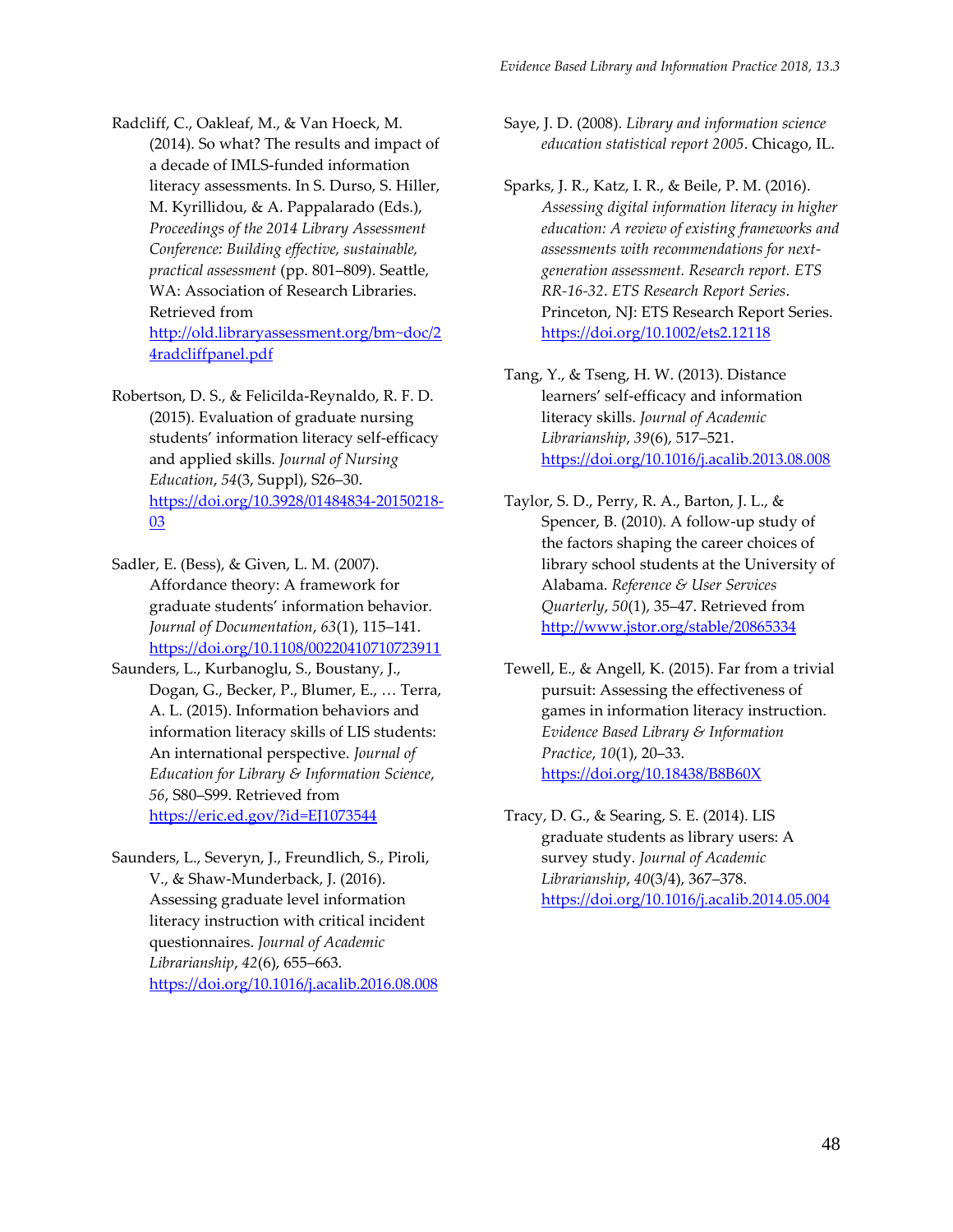# **Appendix A**

# **Demographic Questions**

To which gender do you most identify? (radio button)

Female

Male Non-binary/third gender Prefer to self-describe \_\_\_\_\_ Prefer not to answer

Age (drop down)

19 or less 20-24 25-29 30-34 35-39 40-44 45-49 50-54 55 or over

Race ethnicity (drop down)

Hispanic of any Race American Indian or Alaskan Native Asian Black or African American Native Hawaiian or Pacific Islander White Two or More Races International Race or Ethnicity Unknown Prefer not to answer

Years since obtaining your most recent degree (radio button)

5 or less 6-10 11-15 16-20 21 or more

Highest degree earned (radio button) Bachelors Masters Doctorate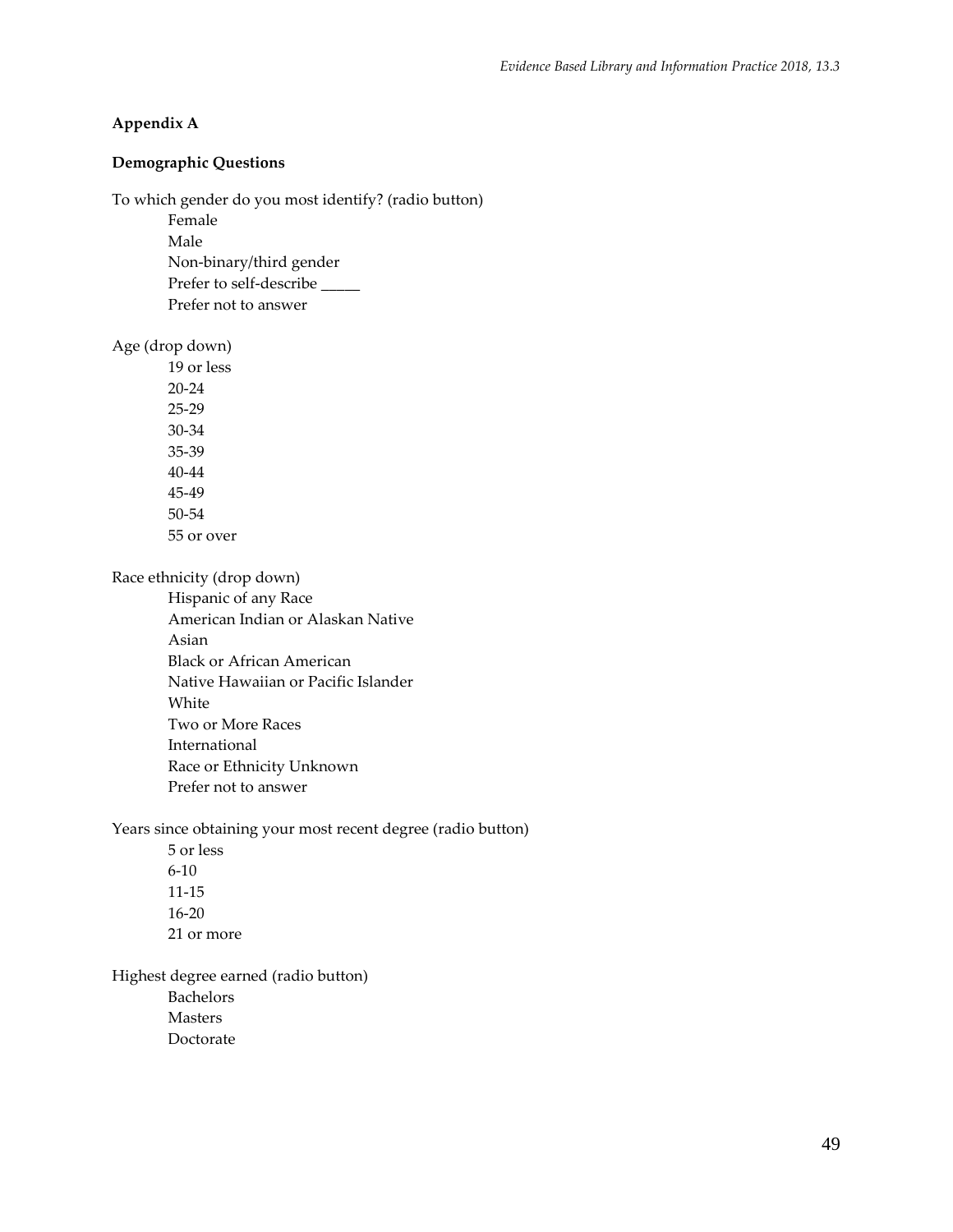# **Appendix B Questions Modified from ILAS-ED**

# Question 7

Which of the following characteristics best indicates scholarly research?

- a. available in an academic library
- b. indexed by an academic database
- c. reviewed by experts for publication
- d. written by university faculty

# Question 8

You are unfamiliar with the topic of the whole language movement, so you decide to read a brief history and summary about it. Which of the following sources would be best?

- a. a book on the topic, such as *Perspectives on whole language learning: A case stud*y
- b. a general encyclopedia, such as *Encyclopedia Britannica*
- c. an article on the topic, such as "Whole language in the classroom: A student teacher's perspective"
- d. an education encyclopedia, such as *Encyclopedia of Education*

# Question 10

You are looking for a peer-reviewed article about the librarian's role in open education resources and textbook affordability efforts. The most appropriate place to look is:

- a. a library & information science database
- b. Wikipedia
- c. a news resources database
- d. both (a) and (c)

## Question 12

Research studies in library and information science are generally first communicated through:

- a. books published by library associations
- b. library science encyclopedia entries
- c. newsletters of library associations
- d. professional conferences and journal articles

## Question 13

You have been assigned to write a short class paper on effective library instruction techniques. Your professor indicated three recent scholarly sources would be sufficient. Which strategy is best to locate items?

- a. search a general academic database and a library and information science database for journal articles
- b. search a library and information science database for journal articles
- c. search the library catalog for books
- d. search the library catalog for encyclopedias

## Question 14

Select the set of search terms that best represent the main concepts in the following: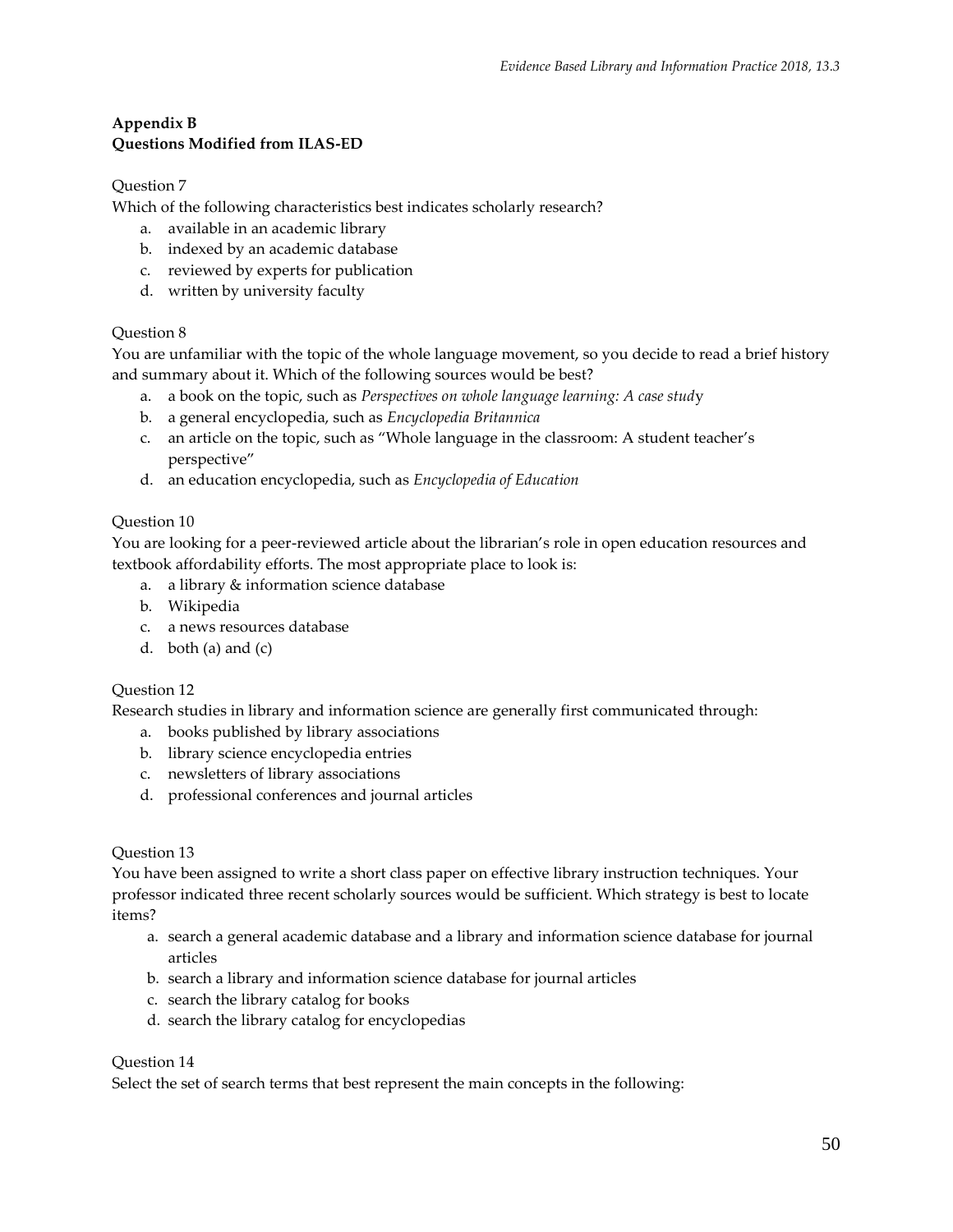What are the benefits associated with library use for low-income students?

- a. library use, benefits, low-income students
- b. library use, benefits, students
- c. library use, low income, students
- d. library, low-income students, use

## Question 15

Select the set that best represents synonyms and related terms for the concept "college students."

- a. colleges, universities, community colleges…
- b. Millennials, students, undergraduates…
- c. graduate students, freshmen, sophomores...
- d. university, adult learners, educational attendees...

# Question 16

While researching library patrons, you find that they are also sometimes called "library customers" or "library clients." You decide to look for information on the subject in a database that indexes library science literature. To save time you write a search statement that includes all three terms. Which of the following is the best example to use when you have fairly synonymous terms and it does not matter which of the terms is found in the record?

- a. patrons and customers and clients
- b. patrons or customers or clients
- c. patrons, customers and clients
- d. patrons, customers or clients

## Question 18

You have a class assignment to investigate how summer reading programs impact student achievement. A keyword search in an academic database on "summer reading programs" has returned over 600 items. To narrow your search, which of the following steps would you next perform?

- a. add "impact" as a keyword
- b. add "student achievement" as a keyword
- c. limit search results by date
- d. limit search results by publication type

## Question 20

Your professor suggested you read a particular article and gave you the following citation:

Thomas, W., & Shouse, D. (2014). This is not a dumpsite: The problem of evaluating gift books. *Library Collections, Acquisitions & Technical Services*, *38*(3-4), 63-69.

Which of the following would you type into the library's catalog to locate the actual article?

- a. author search: Thomas
- b. journal title search: Library Collections, Acquisitions & Technical Services
- c. journal title search: This is not a dumpsite: The problem of evaluating gift books
- d. subject search: gift books

## Question 21

The following item was retrieved from a database search. What kind of source is it?